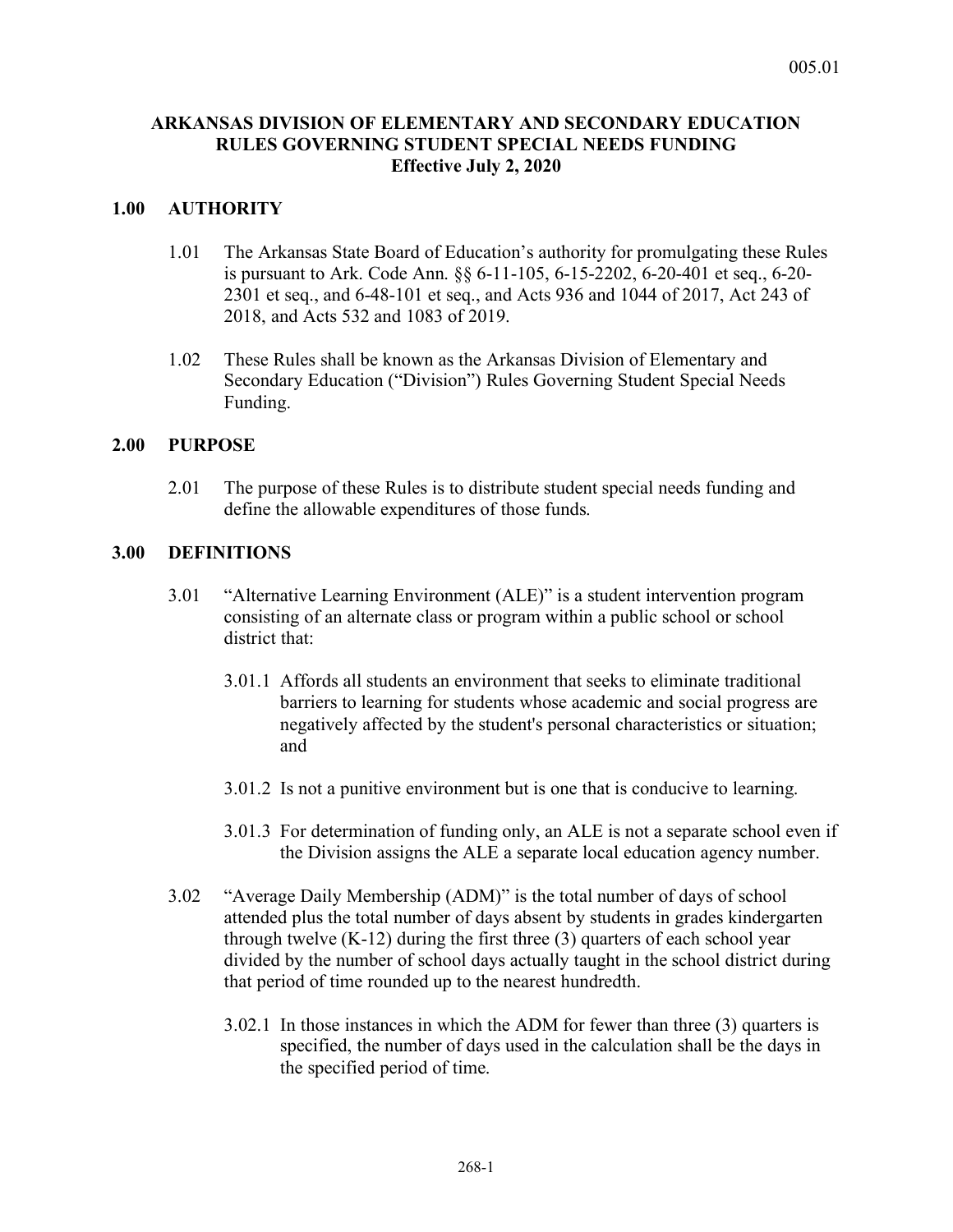- 3.02.2 As applied to these Rules, students who may be counted for ADM are:
	- 3.02.2.1 Students who reside within the boundaries of the school district, are enrolled in a public school operated by the school district, and are enrolled in a curriculum that fulfills the requirements established by the State Board of Education (State Board) under the Standards for Accreditation of Arkansas Public Schools and School Districts;
	- 3.02.2.2 Legally transferred students living outside the school district, but who are attending a public school in the school district under a provision of the Arkansas Code and are enrolled in a curriculum that fulfills the requirements established by the State Board under the Standards for Accreditation of Arkansas Public Schools and School Districts.
	- 3.02.2.3 Open-enrollment public charter school students who are enrolled in a curriculum that fulfills the requirements established by the State Board under the Standards for Accreditation of Arkansas Public Schools and School Districts;
	- 3.02.2.4 Students who are eligible to attend and who reside within the boundaries of a school district and are enrolled in the Arkansas National Guard Youth Challenge Program, so long as the students are participants in the program;
	- 3.02.2.5 Students who reside within the boundaries of the school district but due to geographic barriers attend school out-ofstate under a tuition agreement, even if they are not enrolled in a curriculum that fulfills the requirements established by the State Board under the Standards for Accreditation of Arkansas Public Schools and School Districts; or
	- 3.02.2.6 Any other circumstance allowed by law.
- 3.03 "Classroom Teacher" is an individual who is required to hold a teaching license from the Division and who is working directly in instruction with students in a classroom setting for more than seventy percent (70%) of the individual's contracted time; a guidance counselor; or a librarian.
- 3.04 "Community Eligibility Provision (CEP) District" is a school district that is identified by the Division as participating in the special assistance certification and reimbursement alternative implemented under 42 U.S.C. § 1759(a).
- 3.05 "Community Eligibility Provision (CEP) District Base Year (Base Year)" is the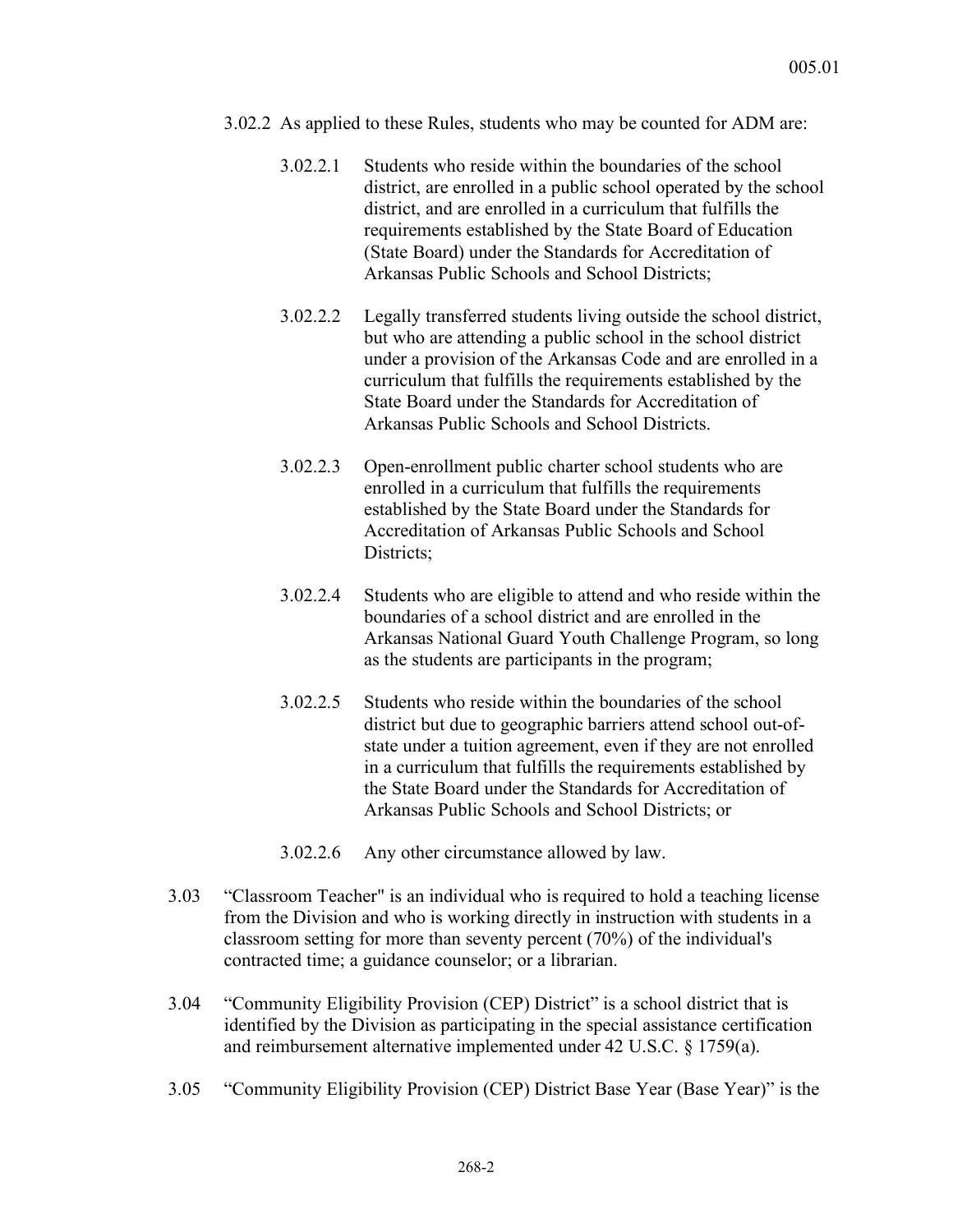last school year for which individual student free or reduced-price meal eligibility determinations were made.

- 3.06 "Coordinated School Health Coordinator" is an individual that coordinates the implementation of the Whole School, Whole Community, Whole Child (WSCC) model components, facilitates the Wellness Plan, and has a minimum of a bachelor's degree (master's degree preferred) in education, nursing, health services administration, social services, psychology/mental health services, or nutrition. The coordinator will be in addition to other school health staff or positions.
- 3.07 "Coordinated School Health (CSH)" is an effective system designed to connect health (physical, mental/emotional, and social) with education. This coordinated approach improves students' health and their capacity to learn through the support of families, communities, and schools working together. The CSH approach consists of ten major components. Although these components are listed separately, it is their composite that allows CSH to have significant impact. The ten components include: health education, physical education and physical activity, health services, nutrition environment and services, social and emotional school climate, counseling, psychological, and social services, physical environment, employee wellness, family engagement, and community involvement.
- 3.08 "English Language Learners (ELL)" are students identified as not proficient in the English language based upon approved English proficiency assessment instruments, which measure proficiency in and comprehension of English in reading, writing, speaking, and listening.
- 3.09 "Eligible Alternative Learning Environment (ALE)" is an Alternative Learning Environment (ALE) approved by the Division pursuant to Section 4.05 below as being in compliance with Ark. Code Ann. § 6-48-101 et seq. and these Rules.
- 3.10 "Eligible ALE Student" is a student who:
	- 3.10.1 Meets the qualifications of Section 4.02;
	- 3.10.2 Is enrolled in an eligible ALE program; and
	- 3.10.3 Has been enrolled in an eligible ALE for a minimum of twenty (20) consecutive days per school year except as provided in Section 4.06.3.3.
- 3.11 "Experience-based Field Trip" is a student field trip which culminates an academic content unit directly tied to the Arkansas Academic Standards that includes evidence-based activities.
- 3.12 "General Description" includes needs assessment/process results, descriptions of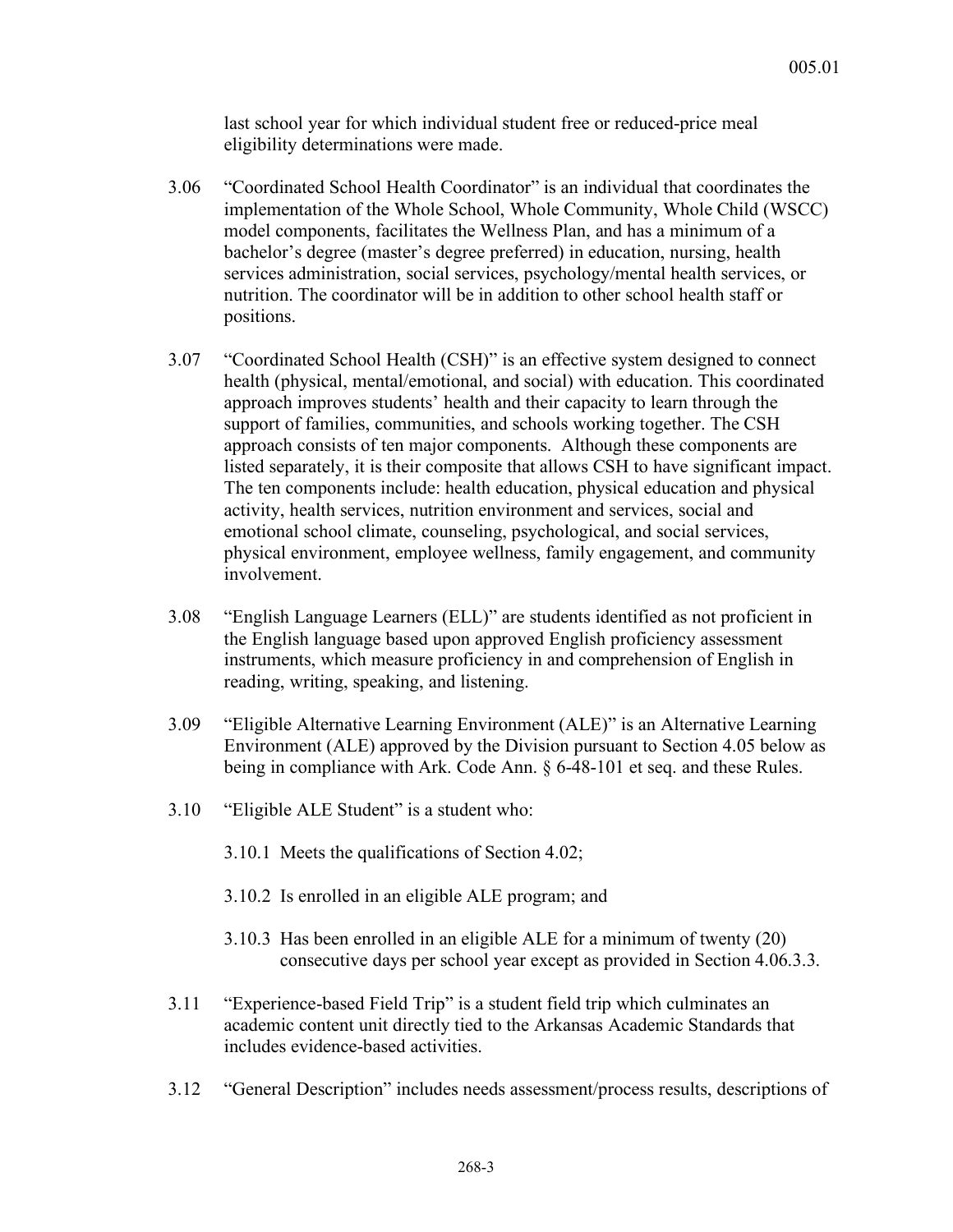positions, programs, other expenditures, and program evaluation.

- 3.13 "Human Service Worker" is someone who shall collaborate and provide information, resources, services, and referrals, to the district, local education agency, parents, and students in a variety of activities, trainings, and assessments concerning the physical, mental/emotional, and social health of the child.
- 3.14 "Intervention Services" are activities within or outside a school that will eliminate traditional barriers to learning.
- 3.15 "Licensed Mental Health Professional (LMHP)" is someone who holds a master's degree from a graduate program in the field of professional mental health services. They may render mental health care services to individuals, families, or groups. LMHPs use therapeutic techniques to define goals and develop treatment plans aimed toward prevention, treatment, and resolution of mental and emotional dysfunction. Mental Health Professionals are licensed by the specific state boards corresponding with their licensure (i.e., Board of Examiners [LPC, LAC], Board of Psychology [PhD, LPE), Social Work Licensing Board [LCSW, LMSW, LSW], which also monitors professional conduct).
- 3.16 "NSLA" is the National School Lunch Act.
- 3.17 "National School Lunch Students" are those students from low socioeconomic backgrounds as indicated by eligibility for free or reduced-price meals under the United States Department of Agriculture's National School Lunch Program as determined on October 1 of each previous school year and submitted to the Division, unless the district is a Provision 2 district or a Community Eligibility Provision (CEP) district.
- 3.18 "Open Enrollment Public Charter School" is a public school operating under the terms of a charter granted by the State Board of Education pursuant to Ark. Code Ann. § 6-23-101 et seq.
- 3.19 "Previous Year" is the school year immediately preceding the current school year.
- 3.20 "Professional Development" is a coordinated set of planned learning activities that:
	- 3.20.1 Improve the knowledge, skills, and effectiveness of teachers;
	- 3.20.2 Address the knowledge and skills of administrators and paraprofessionals concerning effective instructional strategies, methods, and skills;
	- 3.20.3 Lead to improved student academic achievement; and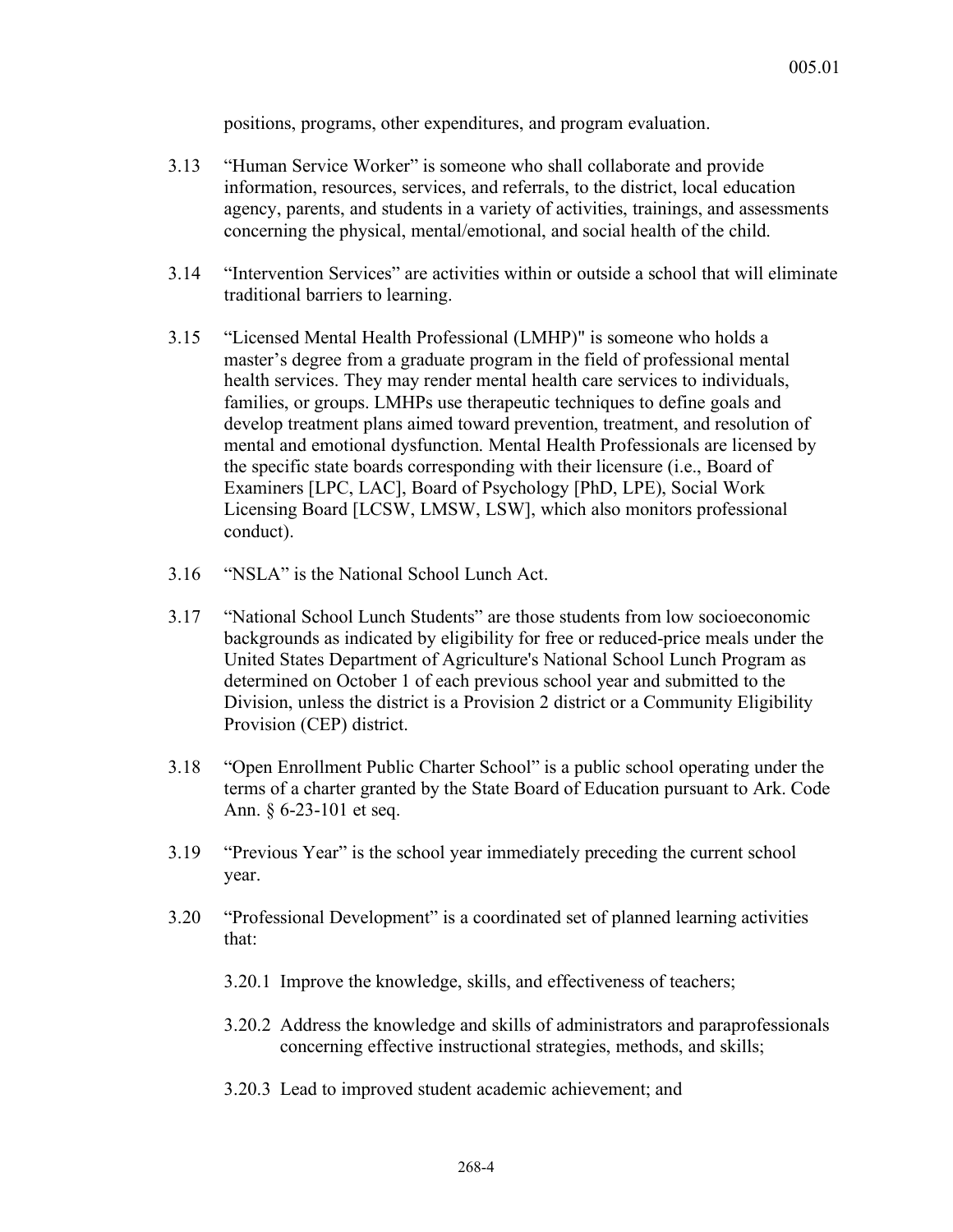3.20.4 Are evidence-based, standards-based, and continuous.

3.20.5 Training activities for school bus drivers may also be included.

- 3.21 "Provision 2 District" is a school district that is identified by the Division as participating in the special assistance certification and reimbursement alternative implemented under 42 U.S.C. § 1759(a).
- 3.22 "Provision 2 District Base Year (Base Year)" is the last school year for which individual student free or reduced-price meal eligibility determinations were made.
- 3.23 "School District" or "District" means:
	- 3.23.1 A geographic area that qualifies as a taxing unit for purposes of ad valorem property taxes under Ark. Code Ann. § 26-1-101 et seq. and Arkansas Constitution, Article 14, § 3, and is either:
		- 3.23.1.1 Governed by an elected board of directors; or
		- 3.23.1.2 Under the administrative control of the State Board or the Commissioner of Education in place of an elected board of directors; or
	- 3.23.2 An open-enrollment public charter school, as defined in Ark. Code Ann. § 6-23-103.
- 3.24 "School Resource Officer" (SRO) is a sworn law enforcement officer assigned to a school to assist with school security, safety, emergency preparedness, emergency response, and other responsibilities assigned by the school or law enforcement agency.
- 3.25 "School Year" is the year beginning July 1 of one calendar year and ending June 30 of the next calendar year.
- 3.26 "Students at Risk" are those students demonstrating an ongoing persistent lack of meeting grade-level expectations in literacy and mathematics.
- 3.27 "Social Worker" is someone who has an undergraduate or graduate degree in social work or a related mental health field, and is trained in psychotherapy and social work techniques. Family therapists and employee assistance program counselors are often social workers. Social workers who work in private agencies or independent practice must hold state licenses from the Board of Registration of Social Workers. A Licensed Certified Social Worker (LCSW), Licensed Master Social Worker (LMSW), or a Licensed Social Worker (LSW)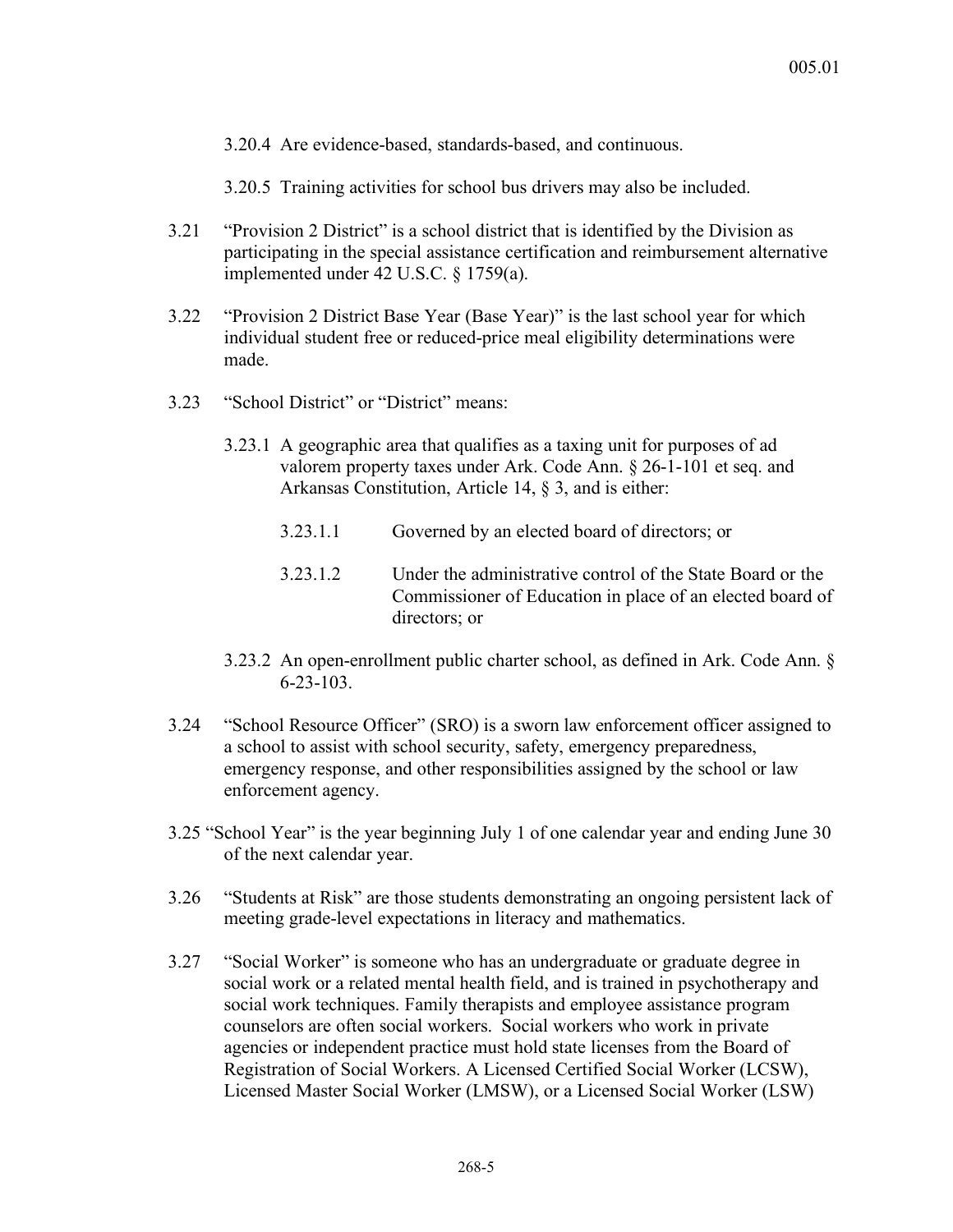may practice in an agency setting under proper supervision. Professional conduct is monitored by the State of Arkansas Social Work Licensing Board.

3.28 "Technology" is any equipment for instructional purposes that is electronic in nature including, but not limited to, computer hardware, computer software, internet connectivity, and distance learning.

#### **4.00 SPECIAL NEEDS - Alternative Learning Environment (ALE)**

- 4.01 ALE General Requirements
	- 4.01.1 Every school district shall provide one (1) or more eligible Alternative Learning Environments (ALE) for all students meeting the criteria of Section 4.02.1 of these Rules, by any of the following methods:
		- 4.01.1.1 A school district may establish and operate an ALE;
		- 4.01.1.2 A school district may cooperate with one (1) or more other school districts in a consortium to establish and operate an ALE, with one school district designated as the lead district; or
		- 4.01.1.3 A school district may use an ALE operated by an education service cooperative established under The Education Service Cooperative Act of 1985, Ark. Code Ann. § 6-13-1001 *et seq*.; or
		- 4.01.1.4 A school district may partner with a state-supported institution of higher education and technical institute to provide concurrent courses and/or technical education options for academic learning to students in grades eight through twelve  $(8-12)$ .
	- 4.01.2 An ALE shall provide intervention services designed to address students' specific educational and behavioral needs.
		- 4.01.2.1 Intervention services shall include, without limitation, access to the services of a school counselor, a mental health professional, a nurse, and support services substantially equivalent to those provided to other students in the regular educational environment.
		- 4.01.2.2 Intervention services shall be coordinated with state and federal student assistance programs.
	- 4.01.3 An ALE shall not be punitive but shall provide the guidance, counseling, and academic support necessary to enable students who are experiencing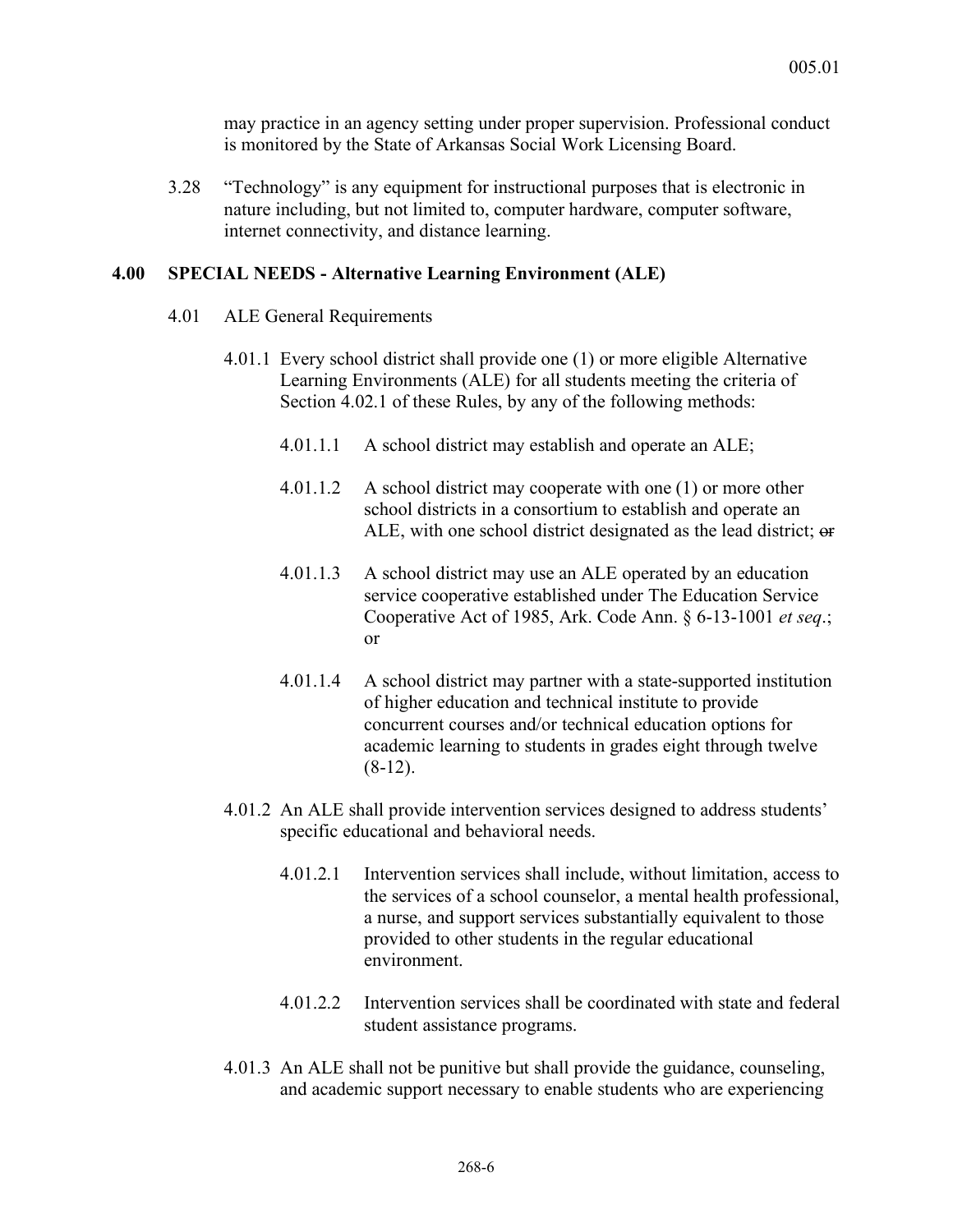emotional, social, or academic problems to continue to make progress toward educational goals appropriate to each individual student's specific situation, characteristics, abilities, and aspirations.

#### 4.02 ALE Student Eligibility and Placement

- 4.02.1 To be an eligible ALE student, a student must exhibit two (2) or more of the characteristics identified in Section 4.02.1.1 and Section 4.02.1.2. Students will not be placed in the ALE based on academic problems alone.
	- 4.02.1.1 Situations that negatively affect the student's academic and social progress may include, but are not limited to:

|          | 4.02.1.1.1                                                                                                                   | Ongoing, persistent lack of attaining proficiency<br>levels in literacy and mathematics; |
|----------|------------------------------------------------------------------------------------------------------------------------------|------------------------------------------------------------------------------------------|
|          | 4.02.1.1.2                                                                                                                   | Abuse: physical, mental, or sexual;                                                      |
|          | 4.02.1.1.3                                                                                                                   | Frequent relocation of residency;                                                        |
|          | 4.02.1.1.4                                                                                                                   | Homelessness;                                                                            |
|          | 4.02.1.1.5                                                                                                                   | Inadequate emotional support;                                                            |
|          | 4.02.1.1.6                                                                                                                   | Mental/physical health problems;                                                         |
|          | 4.02.1.1.7                                                                                                                   | Pregnancy; or                                                                            |
|          | 4.02.1.1.8                                                                                                                   | Single parenting.                                                                        |
| 4.02.1.2 | Students placed at risk, though intelligent and capable,<br>typically manifest one or more of the following characteristics: |                                                                                          |
|          | 4.02.1.2.1                                                                                                                   | Personal or family problems or situations;                                               |
|          | 4.02.1.2.2                                                                                                                   | Recurring absenteeism;                                                                   |
|          | 4.02.1.2.3                                                                                                                   | Dropping out of school; or                                                               |
|          | 4.02.1.2.4                                                                                                                   | Disruptive behavior.                                                                     |

- 4.02.2 A student may be enrolled in an ALE only on the referral of an Alternative Education Placement Team to be composed of the following individuals:
	- 4.02.2.1 The school counselor from the referring school;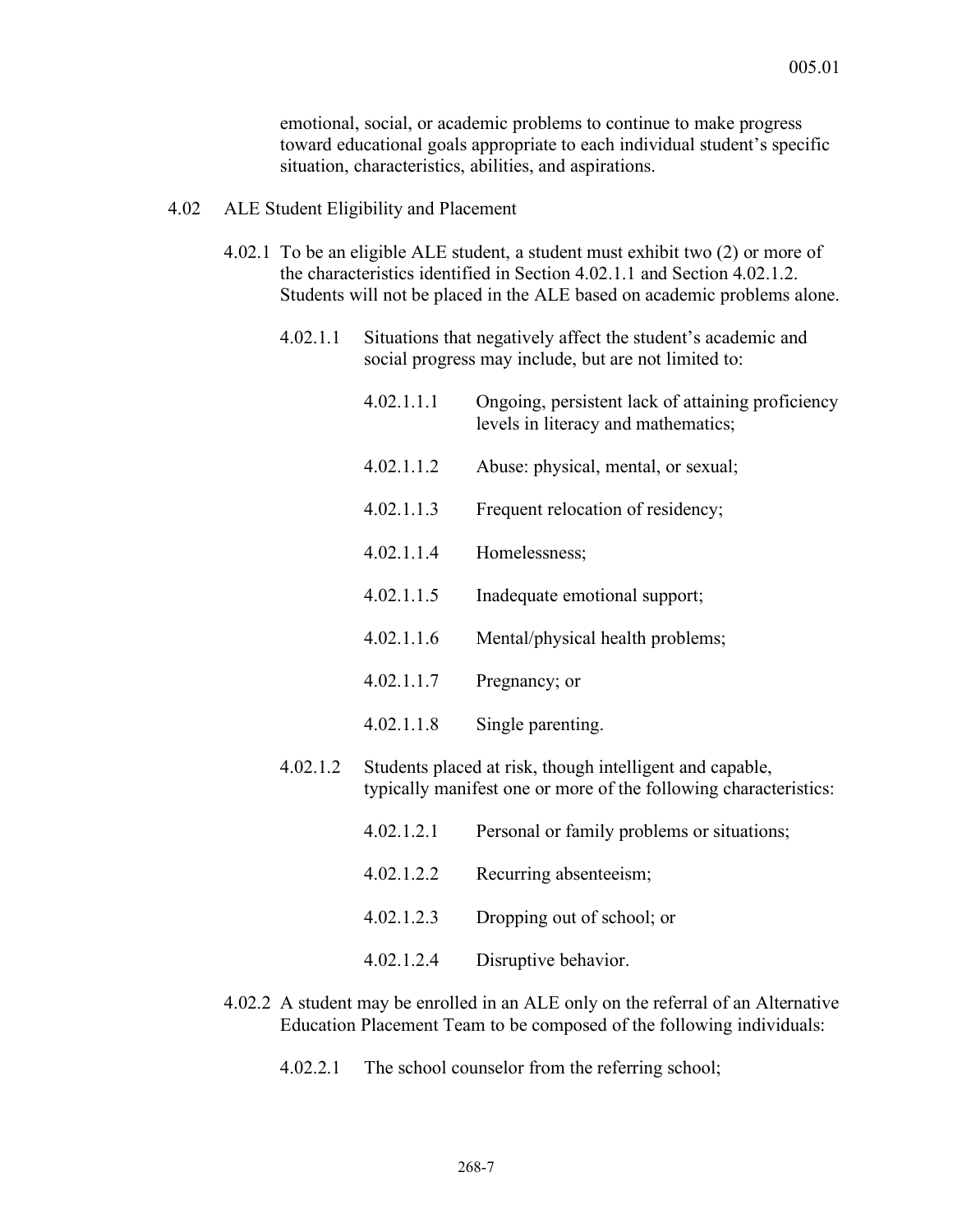- 4.02.2.2 The building principal or assistant principal from the referring school;
- 4.02.2.3 One (1) or more of the student's regular classroom teachers;
- 4.02.2.4 A local education agency special education or 504 representative, if applicable;
- 4.02.2.5 A parent or guardian of the student, if they choose to participate; and
- 4.02.2.6 An ALE administrator or ALE teacher, or both.
- 4.02.2.7 At the option of the school district, the student may be included as a member of the Alternative Education Placement Team.
- 4.02.2.8 The school district shall document efforts to contact the parent or guardian to schedule a meeting or a phone call for a placement meeting at the parent or guardian's convenience, and maintain such documentation in the student's Student Action Plan (SAP).
- 4.02.3 The ALE program shall:
	- 4.02.3.1 Assess the student either before or upon entry into the ALE;
	- 4.02.3.2 Provide intervention services designed to address the student's specific educational needs; and
	- 4.02.3.3 If the student exhibits one (1) or more of the characteristics identified in Section 4.02.1.2, provide non-punitive intervention services designed to address the student's specific behavioral needs for long-term improvement of the student's ability to control his or her behavior.
- 4.02.4 No later than one (1) week after a student begins alternative education interventions, the Alternative Education Placement Team shall assess the student's current functioning abilities and all relevant social, emotional, academic, career, and behavioral information and develop a Student Action Plan (SAP) outlining the intervention services to be provided to the student. The Student Action Plan shall contain at a minimum:
	- 4.02.4.1 A plan of intervention services to be provided to address the student's specific educational needs and, if appropriate, the student's behavioral needs;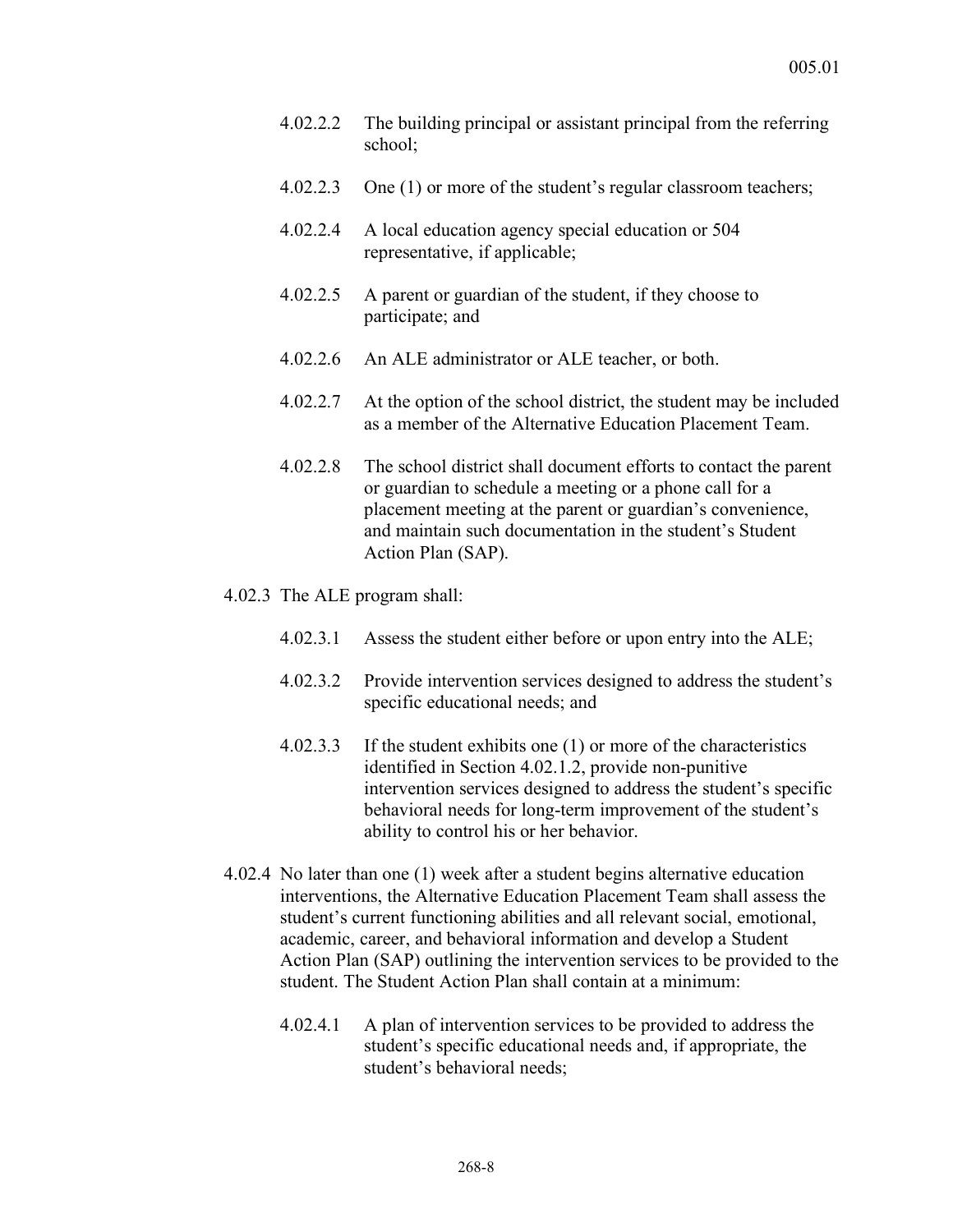- 4.02.4.2 Goals and objectives necessary to achieve positive reintegration into the regular educational environment;
- 4.02.4.3 Exit criteria on which to base a student's return to the regular educational environment; and
- 4.02.4.4 Documentation of the presence of the characteristics listed in Sections 4.02.1.1 and 4.02.1.2 for which the student was referred.
- 4.02.4.5 The Student Action Plan may be revised from time to time by the Alternative Education Placement Team as circumstances warrant.
- 4.02.5 No later than five (5) school days after a student begins alternative education interventions, the Alternative Education Placement Team shall develop a signed agreement between the ALE, the parent or guardian (if they choose to participate), and the student, outlining the responsibilities of the ALE, parent or guardian, and the student to provide assurance that the plan for each student is successful.
- 4.02.6 A positive behavior or transitional plan shall be developed and added to the Student Action Plan prior to a student's return to the regular educational environment.
- 4.03 ALE Personnel Requirements
	- 4.03.1 Administrative, teaching, and other personnel in an ALE shall meet appropriate State licensure and renewal requirements for the positions to which they are assigned.
	- 4.03.2 Every classroom in an ALE program shall maintain student/teacher ratios as follows:
		- 4.03.2.1 For grades kindergarten through six (K-6), no more than ten (10) students to one (1) teacher. If a paraprofessional is employed in addition to a licensed teacher, the student/teacher ratio shall be no more than twelve (12) to one (1).
		- 4.03.2.2 For grades seven through twelve (7-12), no more than fifteen (15) students to one (1) teacher. If a paraprofessional is employed in addition to a licensed teacher, the student/teacher ratio shall be no more than eighteen (18) to one (1).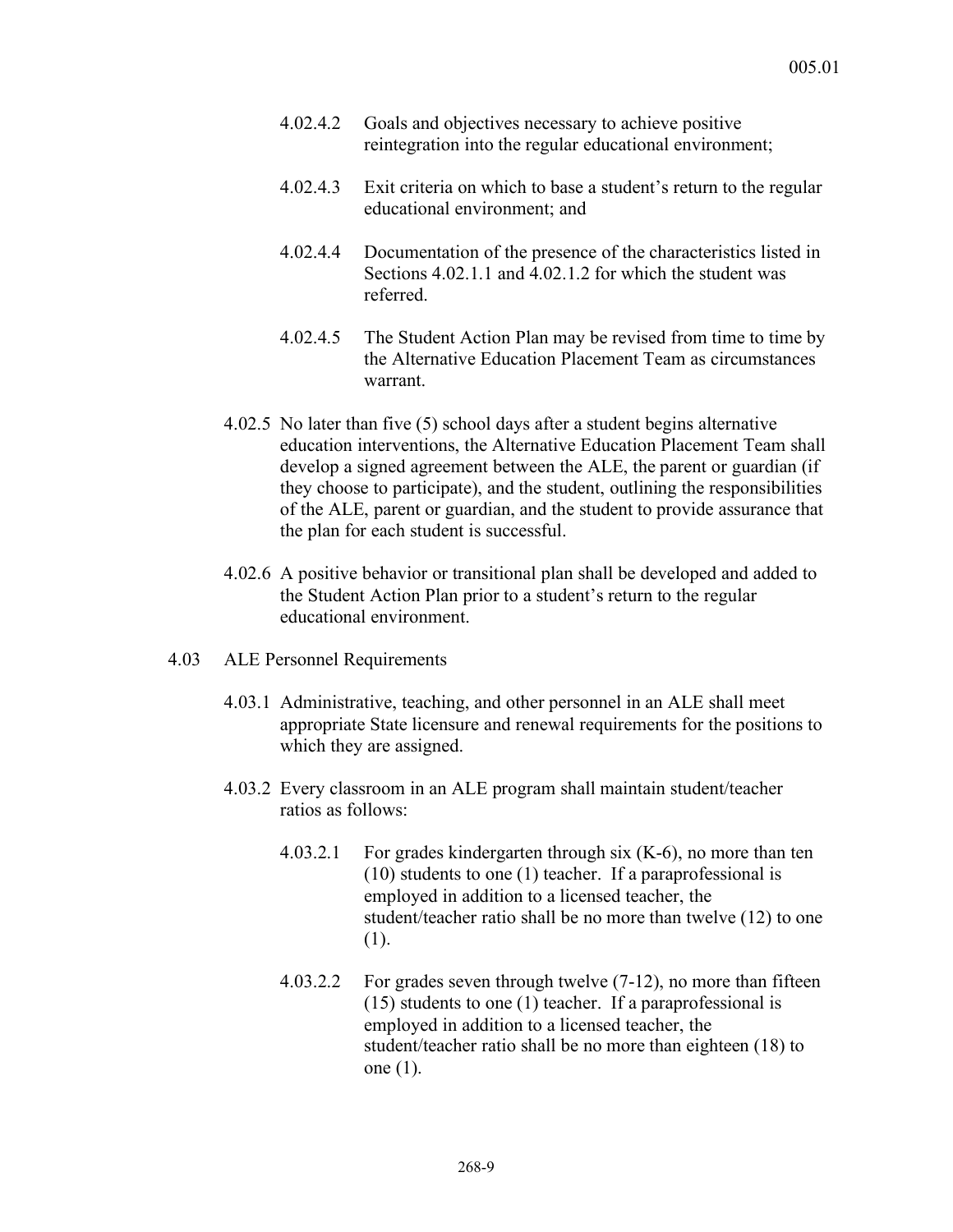- 4.03.2.2.1 For physical education courses that lend themselves to large group instruction, this ratio may be increased up to thirty (30) students to one (1) teacher when a paraprofessional is employed in addition to a licensed teacher.
- 4.03.2.3 In a middle school where the grade configuration includes grades five (5) or six (6), or both, the student/teacher ratios for grades seven through twelve (7-12) may be applied.
- 4.03.3 An ALE shall establish plans for professional development and in-service training for all licensed personnel working in the ALE in a teaching or administrative capacity.
	- 4.03.3.1 Professional development and in-service training for ALE personnel shall include training in classroom management, and training in additional areas related to the specific needs and characteristics of students in alternative education environments.
	- 4.03.3.2 All licensed personnel working in an ALE shall participate in specific alternative education professional development as part of the six (6) days required annually for licensed personnel by the Division's Rules Governing Professional Development.
	- 4.03.3.3 The Division shall award professional development credit for programs provided under this Section 4.03.4 and approved pursuant to the Division's Rules Governing Professional Development.
- 4.03.4 Wages, salaries or benefits may be paid out of ALE funds only to the extent of the time devoted by an employee to direct supervision of or direct work in an eligible ALE program.
- 4.04 ALE Curriculum and Program Requirements
	- 4.04.1 An ALE shall assess each ALE student either before or upon entry into the ALE with effective, research-based assessment tools to determine the student's current academic capability.
	- 4.04.2 An ALE shall provide a curriculum including mathematics, science, social studies, and language arts aligned with the regular classroom instruction. Reading, writing, and mathematics shall be incorporated into all curriculum areas.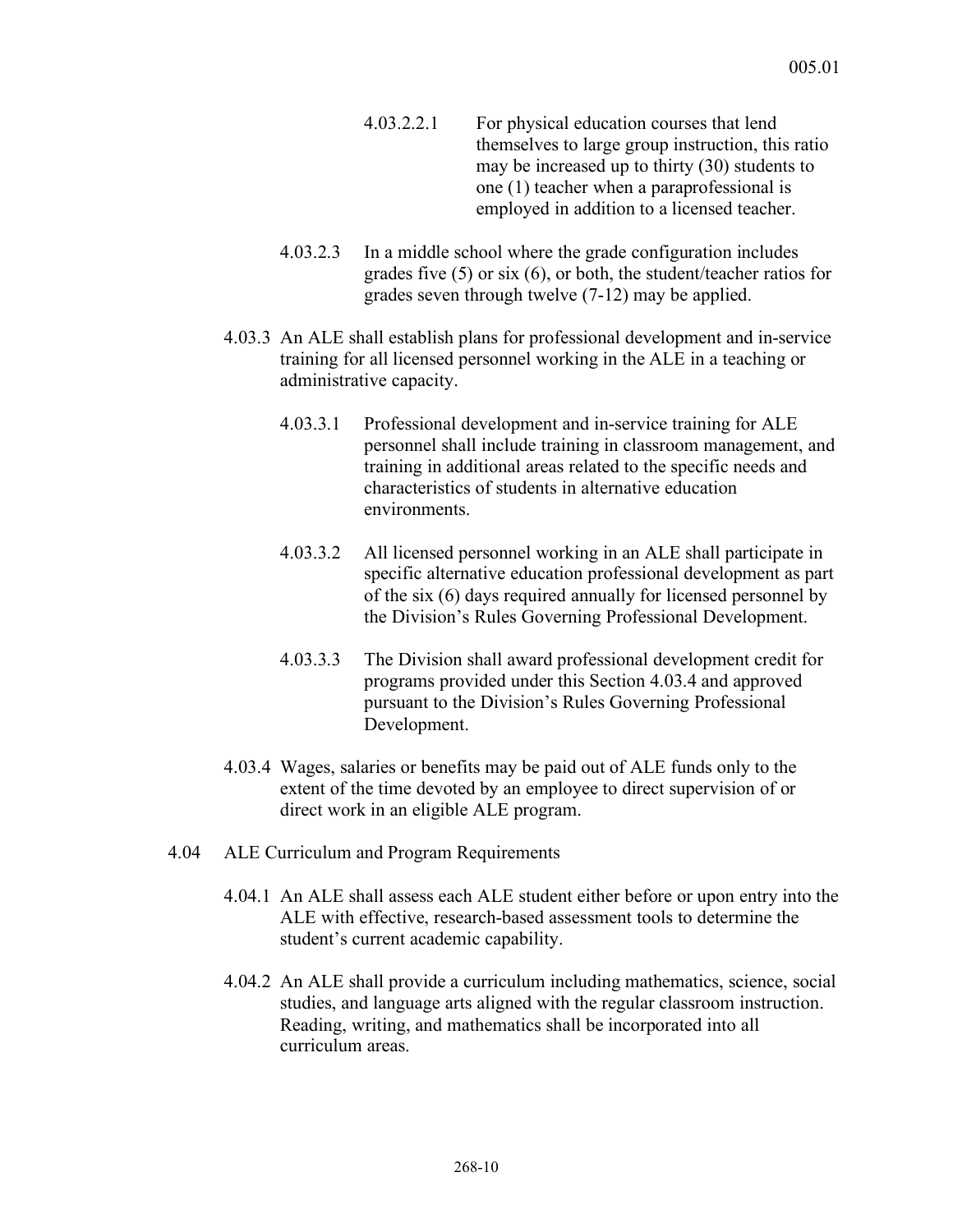- 4.04.2.1 An ALE shall use the curriculum frameworks adopted by the Division to plan instruction leading to student demonstration of proficiency in the Arkansas Academic Standards.
- 4.04.3 As an alternative to the curriculum required by Section 4.04.2, an ALE may allow an individual student to instead pursue a curriculum aligned with the standards for high school equivalency tests, subject to the following conditions:
	- 4.04.3.1 The student must be sixteen (16) years of age or older;
	- 4.04.3.2 The student must lack sufficient credits to graduate by the time the student turns eighteen (18) years of age; and
	- 4.04.3.3 The student's parent or guardian, or the student if the student is eighteen (18) years of age or older, must consent in writing.
- 4.04.4 Computer-based instruction and distance learning may be used only as a supplement to direct teacher instruction and must constitute less than forty-nine percent (49%) of total instructional time in any one (1) course. This restriction shall not apply to distance learning or computer-based instruction approved by the Division.
- 4.04.5 All students attending an ALE operated by a consortium of school districts shall follow the lead district's school calendar. All students attending an ALE operated by an education service cooperative shall follow a school calendar designated by the cooperative.
- 4.04.6 An ALE shall be furnished with the equipment and instructional materials necessary to provide the environment and working conditions appropriate for subjects or activities assigned.
- 4.04.7 Meals provided at ALE facilities shall follow the Arkansas Child Nutrition guidelines or shall be approved by the Child Nutrition Unit of the Division.
- 4.04.8 An In-School Suspension (ISS) program for a regular educational environment may not be located in an ALE classroom.
- 4.05 ALE Program Approval, Reporting, and Monitoring
	- 4.05.1 Each ALE program shall submit to the Division every three (3) years, in electronic format, a program description documenting the program's compliance with Ark. Code Ann. § 6-48-101 *et seq*. and these Rules. Program descriptions are due before March 31 of the year assigned by the Division.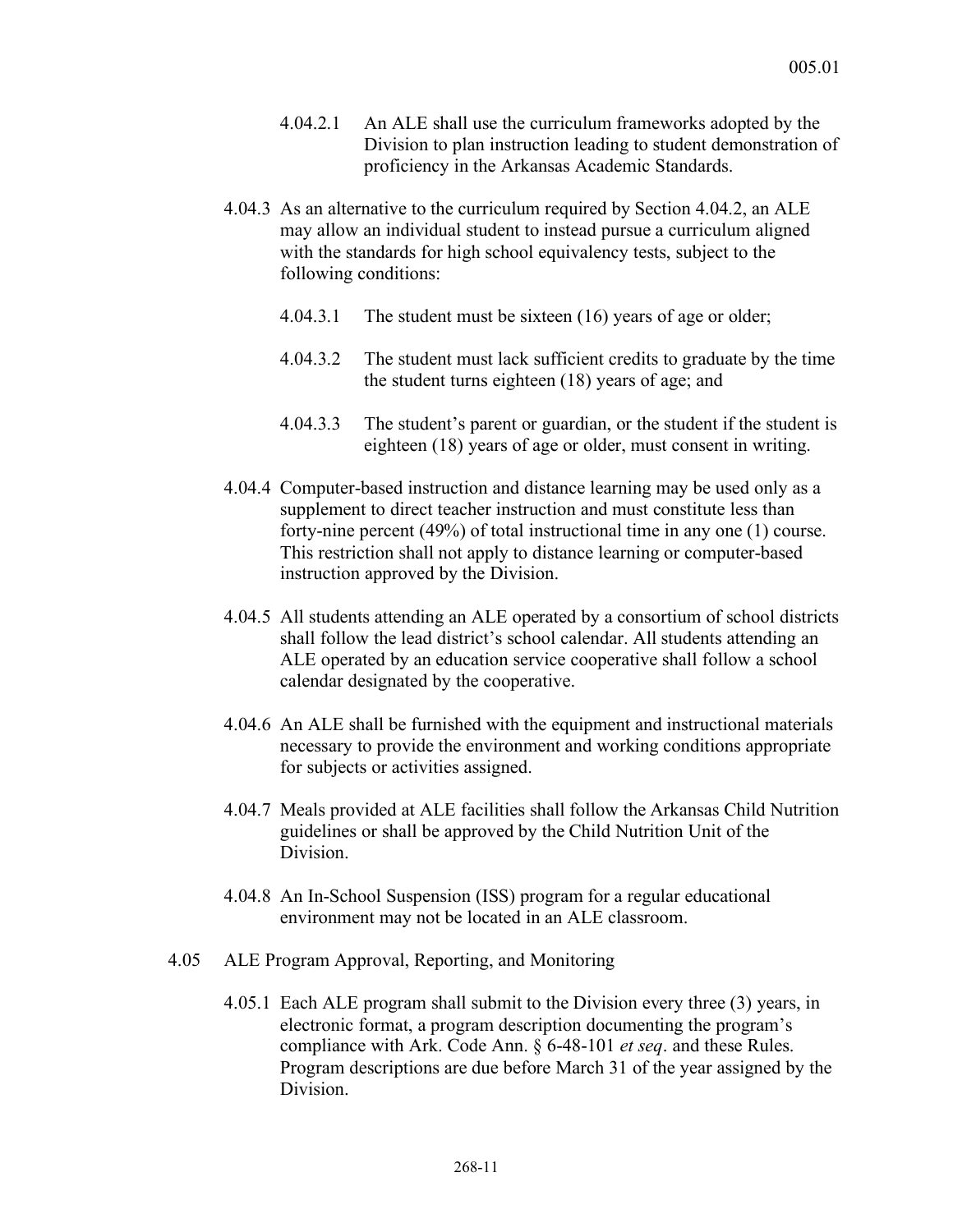- 4.05.1.1 ALE programs operating in separate facilities, even if located within the same school district, are deemed to be separate individual programs requiring separate approval and separate reporting.
- 4.05.1.2 Deviations from prior approved ALE program descriptions must be submitted to the Division for review and formal approval.
- 4.05.2 On or before March 31, according to a three (3) year cycle established by the Division's ALE Unit, each school district shall submit to the Division, in electronic format, an assurance statement, signed physically or electronically by the superintendent of the district, that the school district is in compliance with Ark. Code Ann. § 6-48-101 *et seq*. and these Rules.
- 4.05.3 On or before March 31, according to a three (3) year cycle established by the Division's ALE Unit, each ALE program operated by a consortium of school districts or by an education service cooperative shall submit to the Division, in electronic format:
	- 4.05.3.1 A list of all school districts participating in the ALE; and
	- 4.05.3.2 A copy of the contract agreement or memorandum of understanding governing the ALE program and entered into by the participating school districts and, if applicable, the education service cooperative.
- 4.05.4 Annually, the Division shall compile annual report data for each ALE program utilizing Arkansas Public School Computer Network ("APSCN") student management data. The data compiled shall include:
	- 4.05.4.1 The number of students, subdivided by race, gender, and grade level, enrolled in an ALE program at any time during that school year;
	- 4.05.4.2 The number of students enrolled in an ALE program who returned to the regular educational environment, who dropped out of school, who graduated, or who received a high school equivalency diploma;
	- 4.05.4.3 The number of high school students graduating in that school year who, over their entire grades kindergarten through twelve (K-12) career, were enrolled in an ALE for a total of twenty (20) or more days;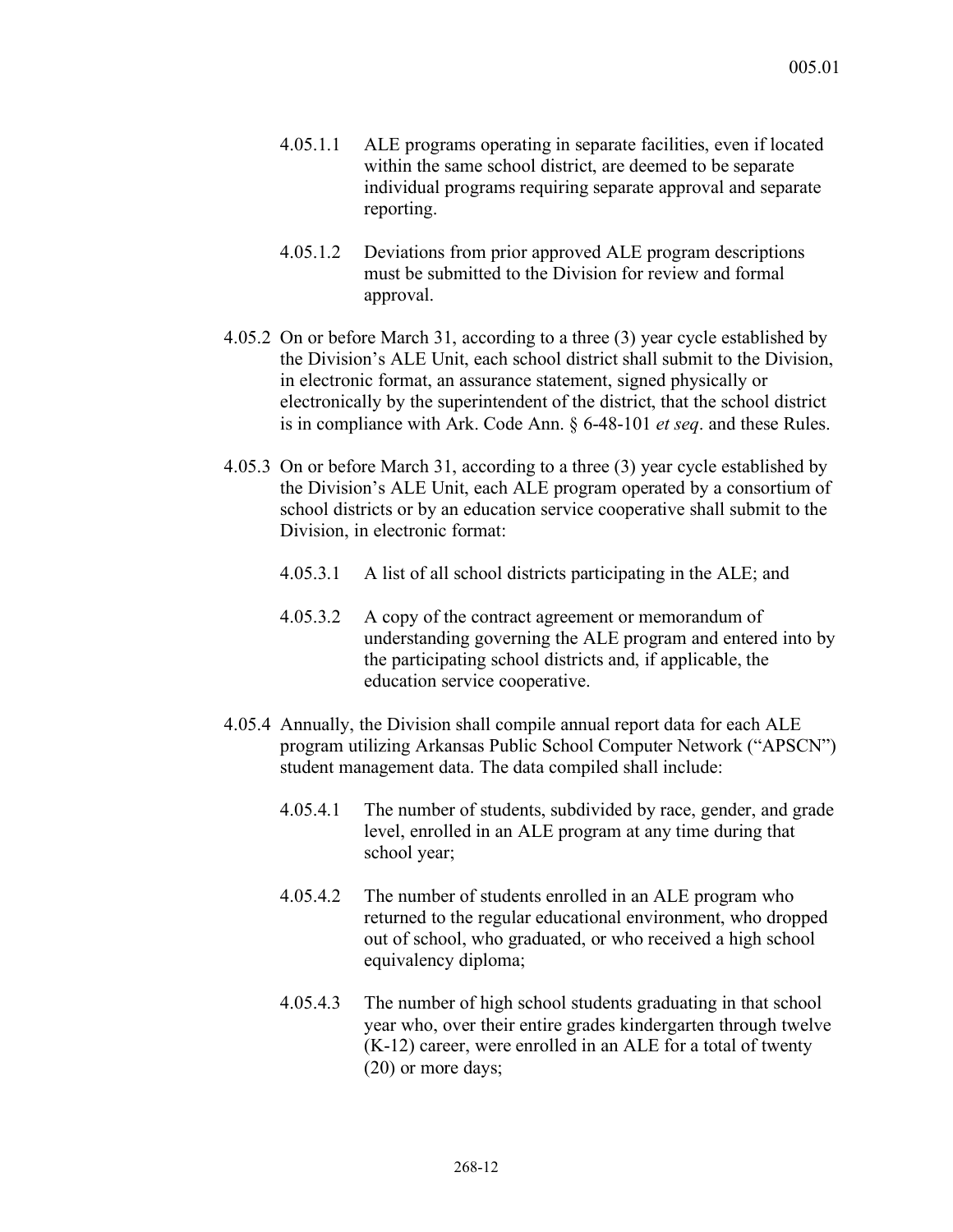- 4.05.4.4 The number of students enrolled in an ALE program and participating in Workforce/Secondary Career Centers;
- 4.05.4.5 The number of students enrolled in an ALE program and receiving special education services;
- 4.05.4.6 The number of students enrolled in an ALE program who had previously exited an ALE program in the second or third prior school year;
- 4.05.4.7 The total amount of all funds expended to operate the ALE program for that school year; and
- 4.05.4.8 The total amount of ALE funding received for that school year.
- 4.05.4.9 The total number of ALE students per district with grade improvements after beginning the ALE intervention program.
- 4.05.4.10 The total number of ALE students per district with attendance improvements after beginning the ALE program.
- 4.05.4.11 The total number of ALE high school students per district with improved credit attainment after participating in the ALE intervention program.
- 4.05.5 After June 15 of each year, the Division may direct a district to provide the annual report data required under Section 4.05.4 if the information sought is not readily ascertainable from APSCN student management data.
- 4.05.6 To be eligible for ALE funding under Section 4.06 below, an ALE program shall be approved annually by the Division.
	- 4.05.6.1 Program approval shall be contingent on a satisfactory review of the program description, annual report data, and assurance statement submitted pursuant to this Section 4.05.
	- 4.05.6.2 Program approval shall be for a term of up to three (3) years, running from July 1 or the date of program approval, whichever is later, through June 30 of the designated year.
	- 4.05.6.3 The Division shall give notice of approval or disapproval of an ALE program no later than July 15 of the year of program approval according to the posted three (3) year cycle, contingent on the ALE program timely submitting all required information.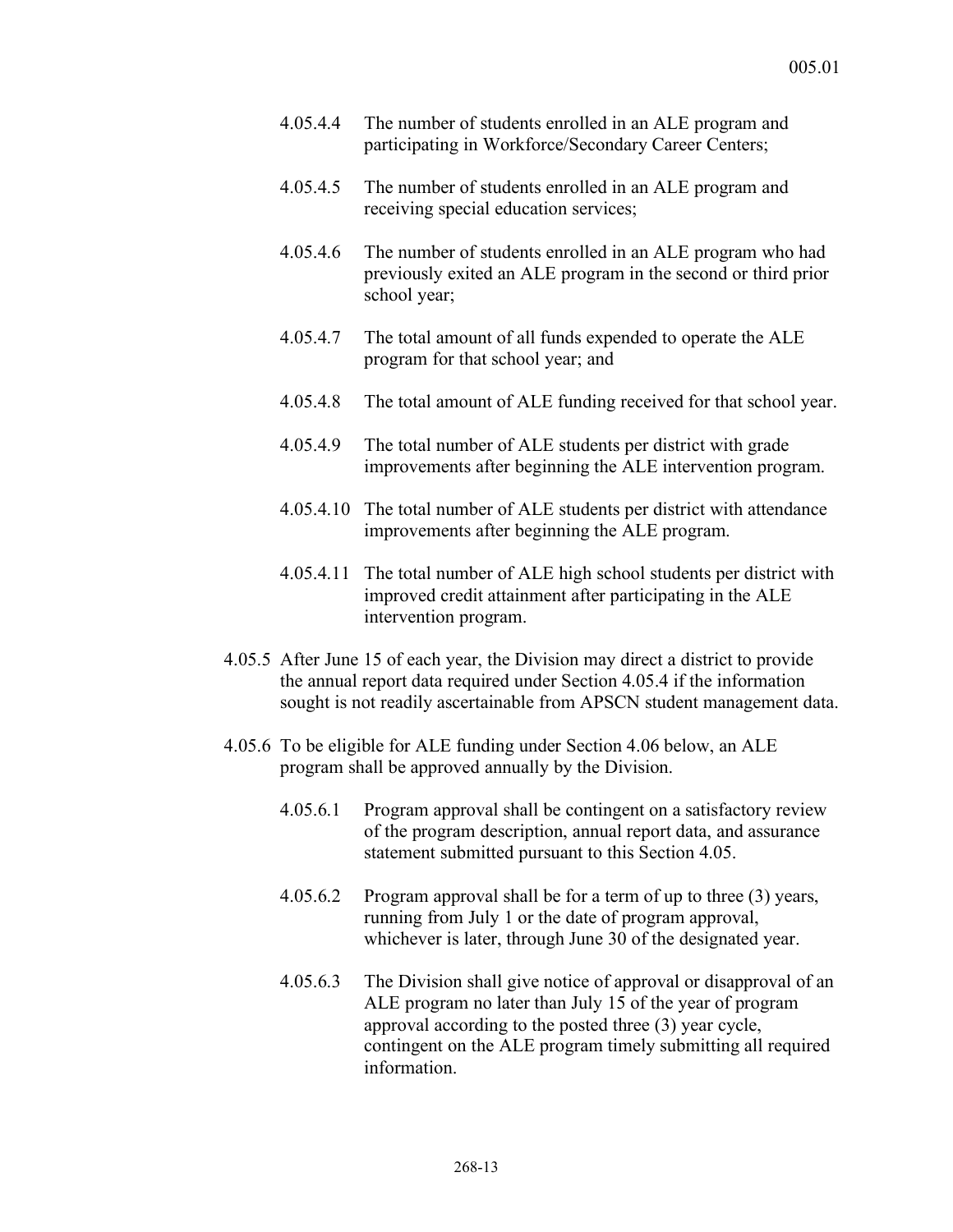- 4.05.7 Each school district shall submit a description of the ALE program(s) utilized by its students to the Division.
	- 4.05.7.1 Each school district shall evaluate programs supported by ALE funds annually to ensure that the programs are providing a nonpunitive environment that is conducive to learning, that eliminates traditional barriers to learning, and that complies with these Rules.
	- 4.05.7.2 The total ALE funds shall be budgeted in the school district's financial management software.
- 4.05.8 As part of the Division's accreditation review of each school district under Ark. Code Ann. § 6-15-202, the Division shall evaluate each ALE to ensure that the ALE is:
	- 4.05.8.1 Established and operated in compliance with these Rules and Ark. Code Ann. § 6-48-101 *et seq*.; and
	- 4.05.8.2 Effective under the measurements established by the Division.
- 4.05.9 The Division shall identify a school district's noncompliance on the school district's annual report card.
- 4.05.10 The Division shall identify information concerning best practices for educating students in Alternative Learning Environments and disseminate that information to teachers and administrators working in Alternative Learning Environments.
- 4.05.11 On or before September 15 of each year, the Division shall provide to the House Interim Committee on Education and the Senate Interim Committee on Education a report on:
	- 4.05.11.1 The information reported to it under Section 4.05; and
	- 4.05.11.2 The effectiveness of ALE programs evaluated by the Division.

#### 4.06 ALE Funding

- 4.06.1 The ALE funding amount shall be the amount authorized by law multiplied by the district's eligible ALE students' full-time equivalents (FTE) in the previous school year as defined in these Rules.
- 4.06.2 An ALE student shall be counted as no more than one (1) student for ALE funding purposes.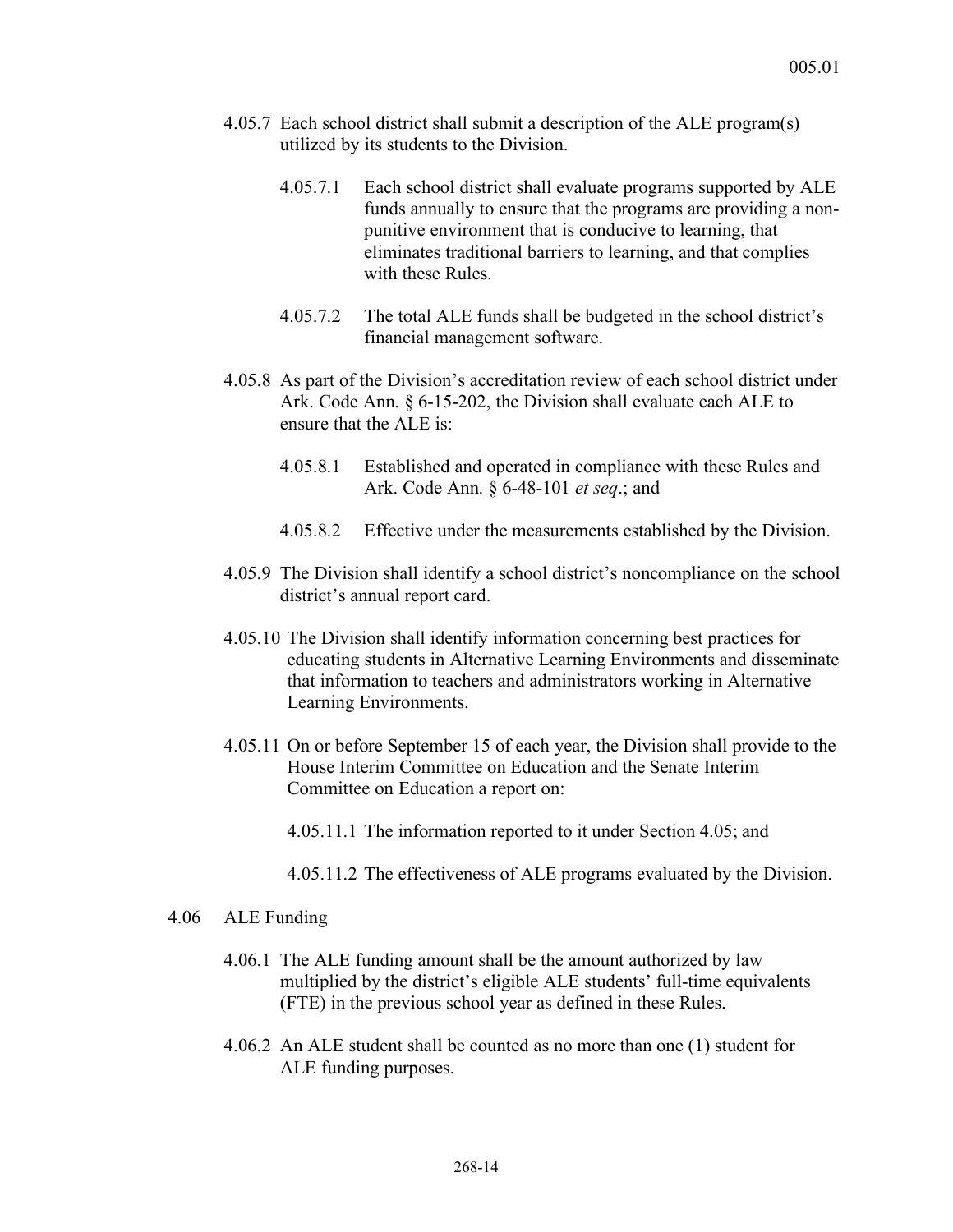- 4.06.3 An eligible ALE student's FTE shall be calculated as follows: the sum of (the total number of days an eligible ALE student attends an eligible ALE, plus the total number of days absent while enrolled in an eligible ALE program) divided by the number of school days actually taught in the district's school year.
	- 4.06.3.1 If an eligible ALE student has less than six (6) hours per day of student/teacher interaction time in an eligible ALE, the student's FTE shall be calculated as the result of the calculation in Section 4.06.3 multiplied by the number of hours that student is taught in an eligible ALE each day divided by six (6) hours.
	- 4.06.3.2 In no case shall an eligible ALE student's FTE be calculated as greater than 1.0.
	- 4.06.3.3 If an eligible ALE student is educated in an eligible ALE for fewer than twenty (20) consecutive days, no ALE funding may be paid for that student, unless:
		- 4.06.3.3.1 The student leaves the school district to transfer to another eligible ALE and is enrolled in an ALE for a combined total of twenty (20) or more consecutive days; or
		- 4.06.3.3.2 The student is placed in a residential treatment program.
		- 4.06.3.3.3 No school district may receive ALE funding for an eligible ALE student for any day the student is not enrolled in an eligible ALE in that district.
- 4.06.4 ALE funding is restricted state aid.
- 4.06.5 ALE funding shall be spent on eligible ALE programs identified in these Rules except as otherwise allowed by law or rule.
- 4.06.6 ALE funding may be carried over from one fiscal year to the next but these funds shall remain restricted to the priority areas as defined in these Rules except as otherwise allowed by law or rule.

# **5.00 SPECIAL NEEDS - English Language Learner (ELL)**

5.01 A school district shall conduct a Home Language Usage Survey for each student upon initial enrollment to identify students that need to be screened for English Language Learner (ELL) status.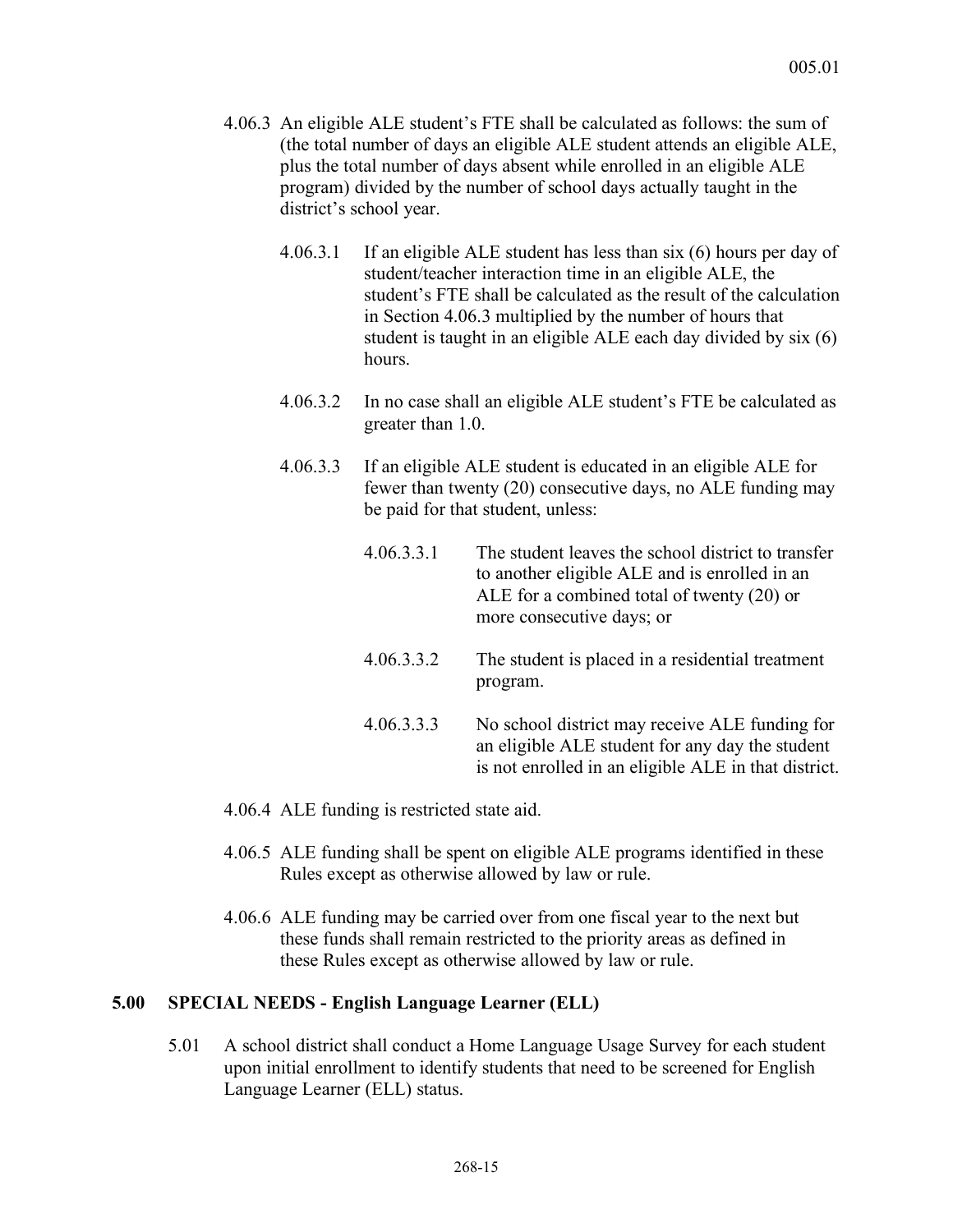- 5.02 The ELL funding amount shall be the amount authorized by law multiplied by the district's identified ELL students in the current school year.
	- 5.02.1 The number of identified ELL students shall be a total of all students identified as not proficient in the English language based upon the statewide Entrance and Exit Procedures criteria, including an approved English proficiency assessment instrument.
	- 5.02.2 The number of identified ELL students used for the funding calculation will be the Cycle 2 data submitted to the Division each school year. Districts must also have a clear APSCN Language Minority Student Error Report in order for funds to be released by the Division.
	- 5.02.3 An ELL student shall be counted as no more than one (1) student for ELL funding purposes.
- 5.03 School districts shall maintain documentation of each student identified as a current or former ELL.
- 5.04 For ELL funding purposes, the state-approved English proficiency assessment is the English Language Proficiency Assessment for the 21st Century (ELPA21), Screener or Summative version.
- 5.05 ELL funding shall be expended for eligible activities including, but not limited to, the following:
	- 5.05.1 Salaries for ELL-skilled instructional services (not supplanting district financial obligations for providing teachers for ELL students).
	- 5.05.2 Funds for teacher training, consultants, workshops, and ELL course work, including DESE-sponsored training programs.
	- 5.05.3 Released-time for ELL program development.
	- 5.05.4 Selection and purchase of language-appropriate instructional and supplemental (enrichment) materials for ELL students, including computer-assisted technology and library materials.
	- 5.05.5 Language and cultural skills training for school-based health service providers, counseling service providers, and community liaison staff as needed to serve ELL students.
	- 5.05.6 Assessment activities, which include test administration, identification, placement, and review of ELL student academic progress, as well as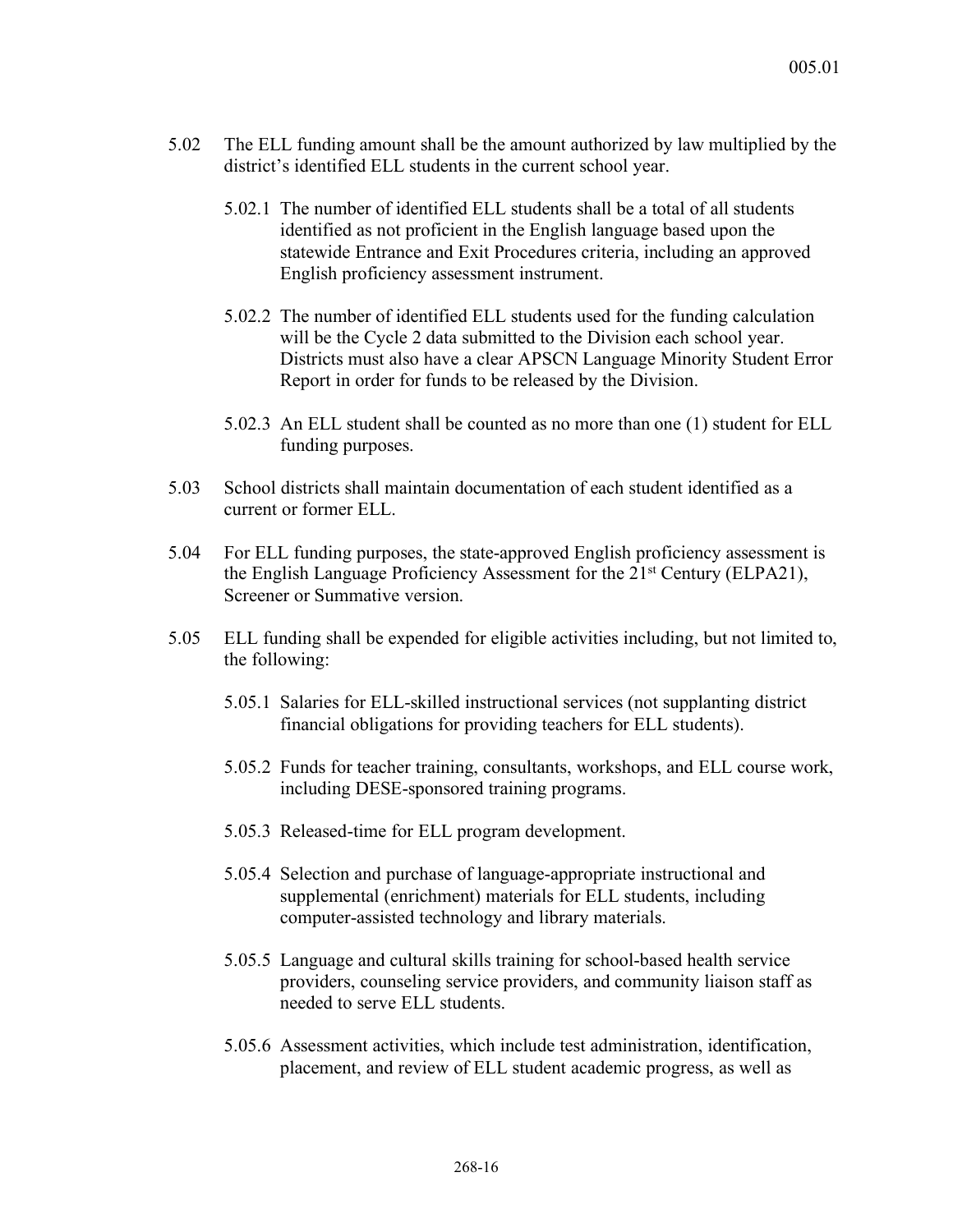evaluation activities to determine the effectiveness of the district's ELL program.

- 5.05.7 Funds for the implementation of supplemental instructional services for ELL students.
- 5.06 ELL funding may be carried over from one fiscal year to the next, but these funds shall remain restricted to those priority areas defined in these Rules except as otherwise allowed by law or rule.
- 5.07 A description and budget of ELL activities and funding shall be included in the district's financial management software.
- 5.08 A public school district shall offer a Language Instruction Educational Program for identified ELL students in accordance with all applicable federal laws and regulations, including without limitation, the Equal Educational Opportunities Act (EEOA), Pub. L. No. 93-380, 20 U.S.C. § 1703, Title VI of the Civil Rights Act of 1964, 42 U.S.C. § 2000d, and Title III, Part A of the Elementary and Secondary Education Act of 1965, as amended, 20 U.S.C. §§ 6801-6871.
- 5.09 A description of the school district's core ELL plan identifying the district's chosen English Language Development Model and the district's Access to Core Content Program Model shall be submitted to the Division no later than October 1 each year.

## **6.00 SPECIAL NEEDS - Enhanced Student Achievement Funding**

6.01 Except as provided in Sections 6.01.5 and 6.01.6.2 of these Rules, enhanced student achievement state categorical funding under Ark. Code Ann. § 6-20- 2305(b)(4) shall be based on the number of national school lunch students for the immediately preceding school year determined under Section 3.21 of these Rules, divided by the district's total enrolled students for the immediately preceding school year. If the school district is a Provision 2 district, this funding is based on the school district's percentage of national school lunch students submitted in the base year, multiplied by the number of enrolled students for the immediately preceding school year. If the school district is a Community Eligibility Provision (CEP) district, this funding is based on the school district's percentage of national school lunch students submitted in the year prior to implementing CEP, multiplied by the number of enrolled students for the immediately preceding school year. If a school district, open-enrollment public charter school, or school within a district or charter is changing from Provision 2 to CEP, the enhanced student achievement state categorical funding percentage used during the final year of Provision 2 will be the enhanced student achievement state categorical funding percentage for the four (4) year CEP cycle and the year following the four (4) year CEP cycle. For determination of the perstudent amount of enhanced student achievement state categorical funding, the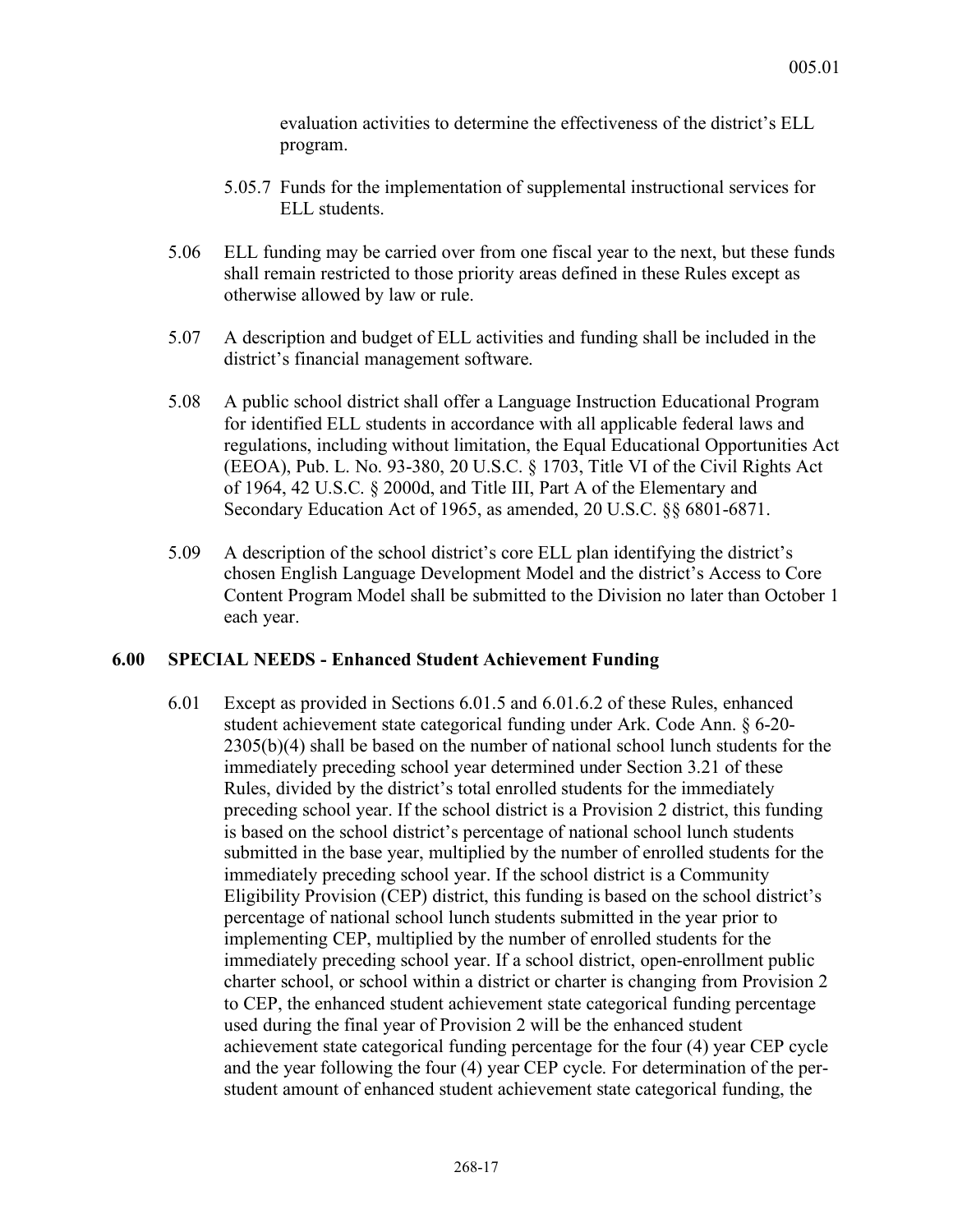percentage shall be calculated to one tenth of one percent (0.1%), and rounded up to the nearest whole number from five tenths of one percent (0.5%) or above or down to the nearest whole number from less than five tenths of one percent  $(0.5\%)$ .

- 6.01.1 For school districts in which ninety percent (90%) or greater of the previous school year's enrolled students are national school lunch students, per student enhanced student achievement state categorical funding shall be the amount authorized by Ark. Code Ann. § 6-20-  $2305(b)(4)(A)(i)$ .
- 6.01.2 For school districts in which less than ninety percent (90%) but at least seventy percent (70%) of the previous school year's enrolled students are national school lunch students, per student enhanced student achievement state categorical funding shall be the amount authorized by Ark. Code Ann. § 6-20-2305(b)(4)(A)(ii).
- 6.01.3 For school districts in which less than seventy percent (70%) of the previous school year's enrolled students are national school lunch students, per student enhanced student achievement state categorical funding shall be the amount authorized by Ark. Code Ann. § 6-20-  $2305(b)(4)(A)(iii)$ .
- 6.01.4 Districts must participate in the United States Department of Agriculture's National School Lunch Program to receive enhanced student achievement state categorical funding.
- 6.01.5 For an open-enrollment public charter school in its initial year of operation, first year operating under a new license, first year adding a new campus, or in any year in which the charter school adds a grade level, perstudent enhanced student achievement state categorical funding under Ark. Code Ann. § 6-20-2305(b)(4) shall be based on the school's current school year enrollment as of October 1.
- 6.01.6 Calculating Percentage of National School Lunch Students for Districts Wherein at Least One School—But Not the Entire District—Uses Provision 2 and/or at Least One School—But Not the Entire District— Uses CEP:
	- 6.01.6.1 For some districts, calculating the district's percentage of national school lunch students for any one (1) fiscal year will require combining data from schools in the district, each of which may accept surveys or may use a different method to calculate that school's percentage as a result of that school's participation in Provision 2 or the Community Eligibility Provision (CEP) of the National School Lunch Program. The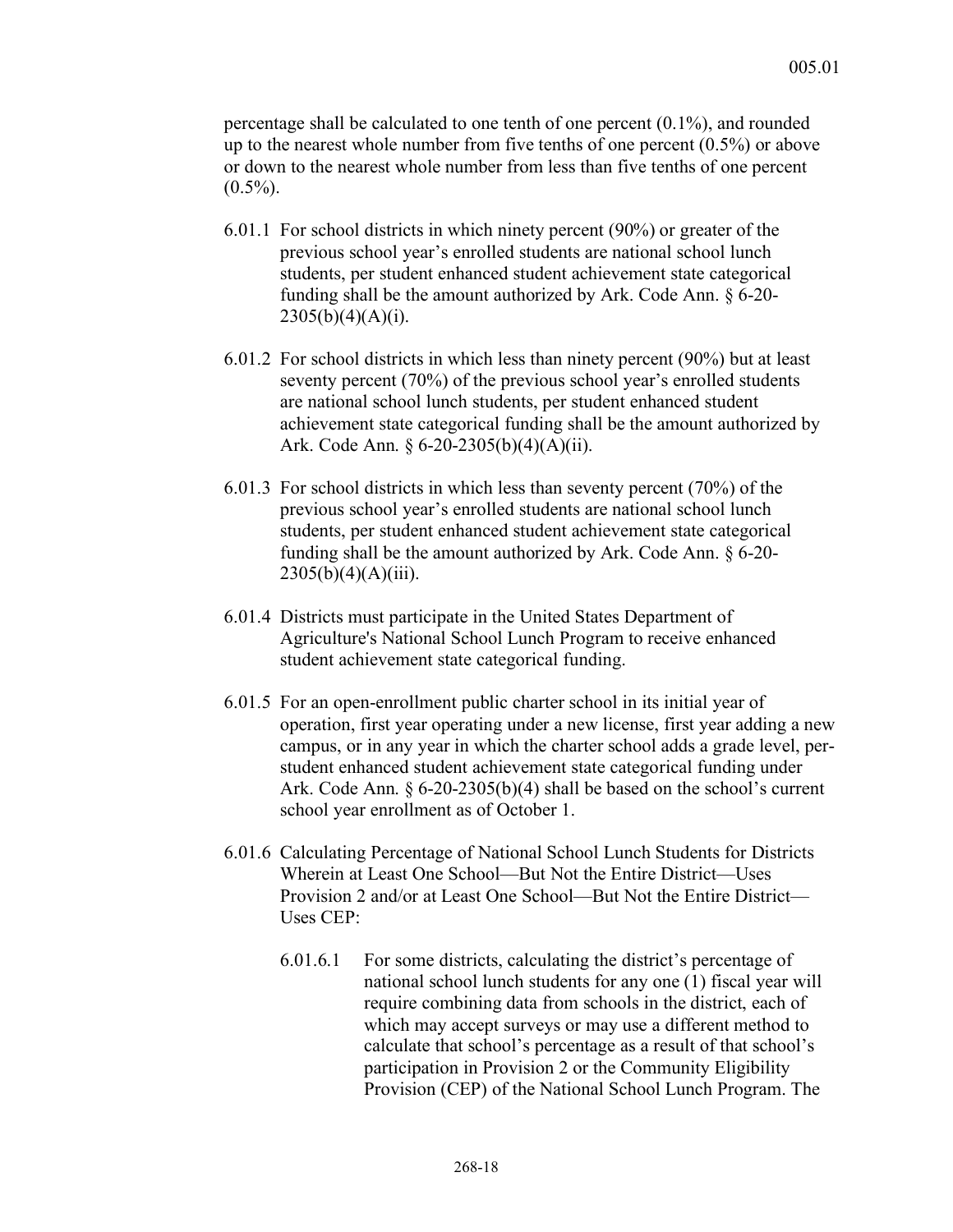method for calculating the district-wide percentage of national school lunch students for a district that is composed of at least one school which participates in Provision 2 and/or CEP is detailed using the following examples:

6.01.6.1.1 In the first example, a school district has two elementary schools, the first of which accepts surveys in the traditional method of calculating its percentage of national school lunch students and the second of which is in its second year of participating in Provision 2. The district's middle school and high school are in the second year of participating in Provision 2.

- Elementary  $1 \text{Of an enrollment of } 600$ . 510 are national school lunch students, yielding 85%.
- Elementary 2 Enrollment is 500. The Provision 2 base year percentage is 80%.
- Middle School Enrollment is 1,000. The Provision 2 base year percentage is 70%.
- High School Enrollment is 1,200. The Provision 2 base year percentage is 75%.
- To calculate the district-level base year percentage, multiply the enrollment of each school participating in Provision 2 by the base year percentage of each of those schools to arrive at counts of eligible national school lunch students at each school (Elementary  $2 - 400$ ; Middle School  $- 700$ ; High School – 900). Add the eligible count of all schools together to arrive at the school district eligible count of  $2,510$  ( $510 + 400 +$  $700 + 900$ ) and divide by the total school district enrollment of 3,300 to arrive at the district-level base year percentage of 76% (rounded). This will be used as the district's enhanced student achievement state categorical funding percentage for the fiscal year.
- 6.01.6.1.2 In the second example, a school district has two elementary schools, both of which accept surveys in the traditional method of calculating the percentage of national school lunch students.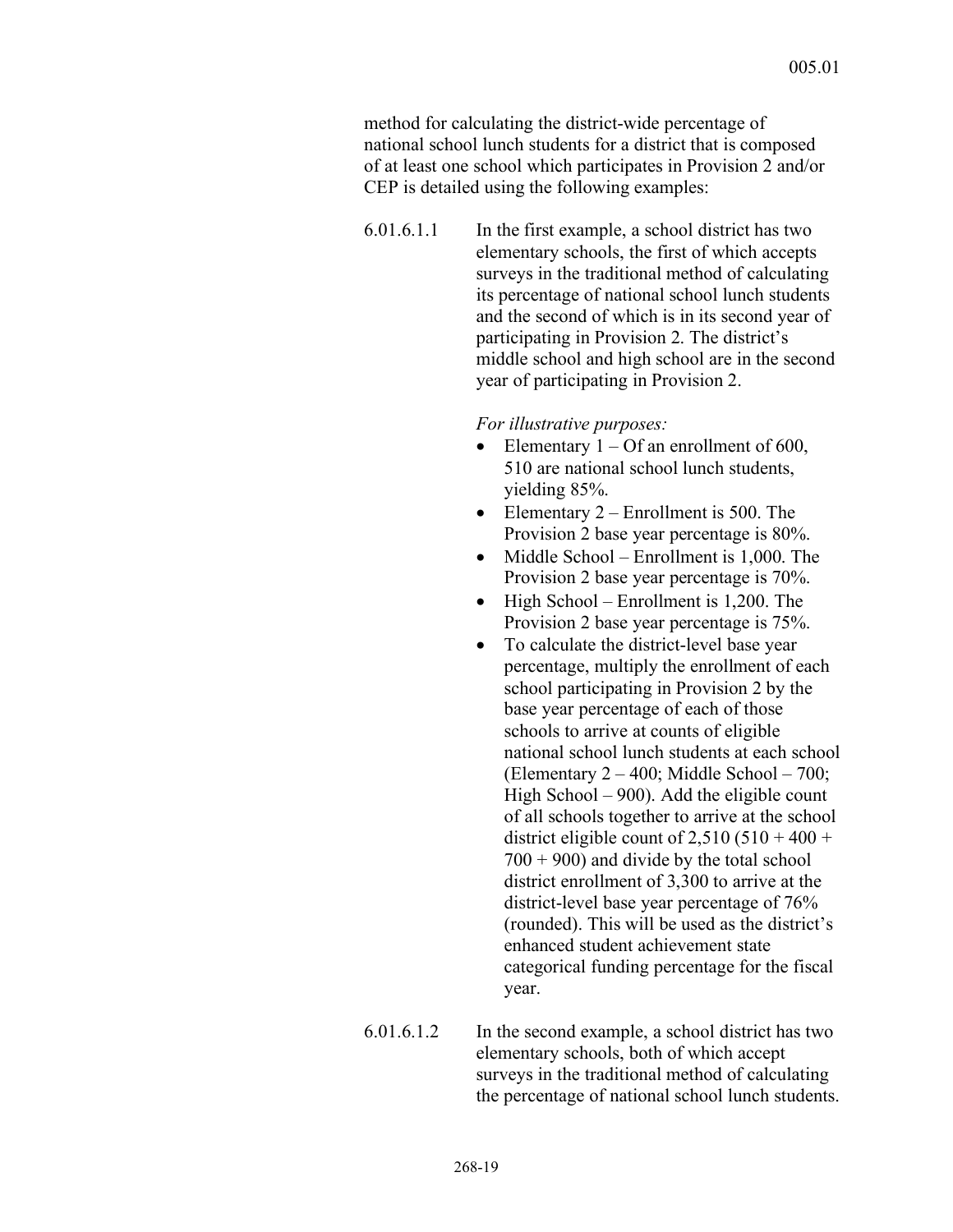Both the district's middle school and high school would have been in the second year of Provision 2 status, but instead are implementing CEP.

- Elementary  $1 \text{Of an enrollment of } 550$ , 440 are national school lunch students, yielding 80%.
- Elementary  $2 Of$  an enrollment of 400, 220 are national school lunch students, yielding 55%.
- Middle School Enrollment is 800. The Provision 2 base year percentage of 75% will become the school-level CEP base year percentage.
- High School Enrollment is 1,100. The Provision 2 base year percentage of 80% will become the school-level CEP base year percentage.
- To calculate the district-level base year percentage, multiply the enrollment of each school participating in CEP by the base year percentage of each of those schools to arrive at counts of eligible national school lunch students at each school (Middle School – 600; High School – 880). Add the eligible count of all schools together to arrive at the school district eligible count of  $2,140$  (440 +  $220 + 600 + 880$  and divide by the total school district enrollment of 2,850 to arrive at the district-level base year percentage of 75% (rounded). This will be used as the district's enhanced student achievement state categorical funding percentage for the fiscal year.
- 6.01.6.1.3 In the third example, a school district has two elementary schools, the first of which accepts surveys in the traditional method of calculating its percentage of national school lunch students and the second of which is in its second year of participating in Provision 2. The district's middle school would have been in its second year of Provision 2 status, but instead is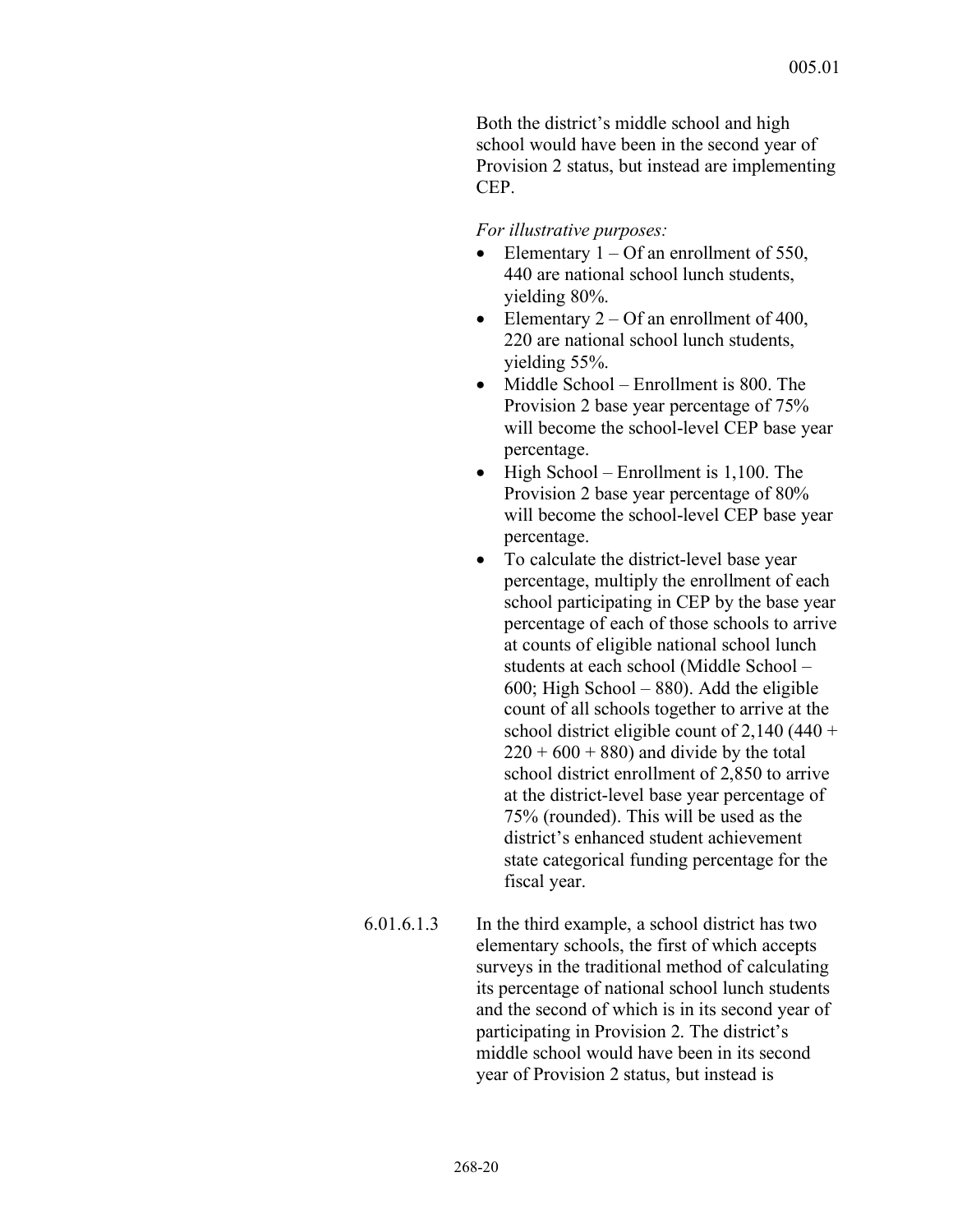implementing CEP. The district's high school is in its second year of participating in Provision 2.

- Elementary  $1 Of$  an enrollment of 650, 390 are national school lunch students, yielding 60%.
- Elementary 2 Enrollment is 450. The Provision 2 base year percentage is 80%.
- Middle School Enrollment is 900. The Provision 2 base year percentage of 70% will become the school-level CEP base year percentage.
- High School Enrollment is 1,600. The Provision 2 base year percentage is 90%.
- To calculate the district-level base year percentage, multiply the enrollment of each school participating in Provision 2 or CEP by the base year percentage of each school to arrive at counts of eligible national school lunch students at each school (Elementary 2 – 360; Middle School – 630; High School – 1,440). Add the eligible count of all schools together to arrive at the school district eligible count of 2,820 (390 + 360 + 630 + 1,440) and divide by the total school district enrollment of 3,600 to arrive at the districtlevel base year percentage of 78% (rounded). This will be used as the district's enhanced student achievement state categorical funding percentage for the fiscal year.
- 6.01.6.2 If implementing CEP in a year that enhanced student achievement state categorical funding is based on current year October 1 data, open-enrollment public charter schools will be required to accept and report Alternative Income Forms by October 1 from all students in the school to enable calculation of enhanced student achievement state categorical funding. The number of students eligible for enhanced student achievement state categorical funding as determined by the Alternative Income Forms is used to determine the CEP base year percentage. This percentage is used every year of the four (4) year CEP cycle and, if the charter is then-funded using previous year data, the year following the four (4) year CEP cycle.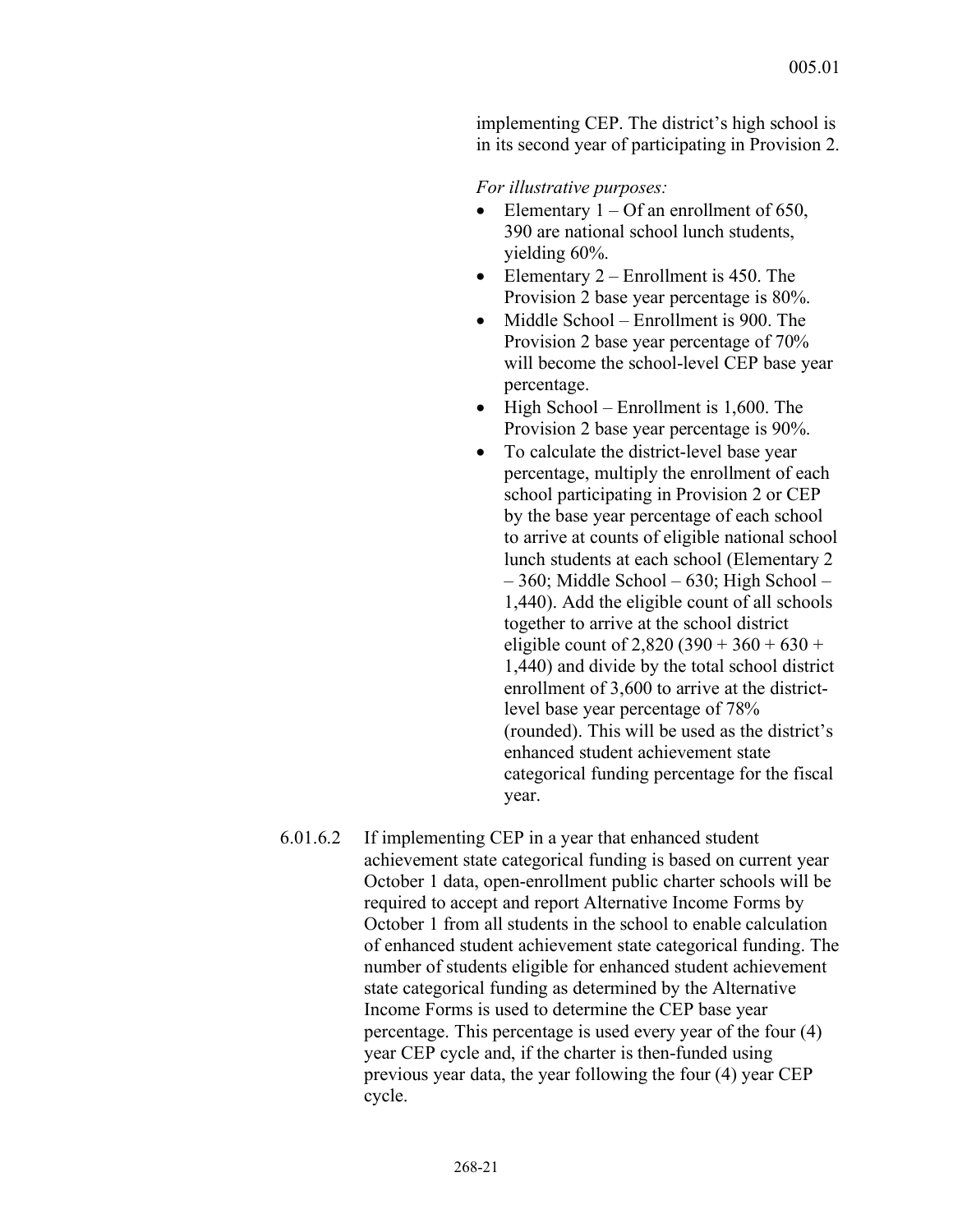- 6.01.6.3 For a school district or open-enrollment public charter school that opens a new school that participates in CEP in its first year of operation, district-level enhanced student achievement state categorical funding is calculated using previous year data. For the second year in operation, the school would need to accept and report Alternative Income Forms by October 1 from all students. This would establish the CEP base year percentage for the school that would be in effect for the remainder of the four (4) year CEP cycle and the year following the four (4) year CEP cycle.
- 6.01.6.4 For districts and schools wishing to renew the CEP cycle, during the fourth year of the four (4) year CEP cycle, if there is a difference of five percentage points or greater between the percentage of Identified Students in the April calculations from the Child Nutrition Unit, multiplied by the CEP multiplier, and the current enhanced student achievement state categorical funding percentage, then a new enhanced student achievement state categorical funding percentage would need to be calculated. The new percentage would be calculated in the following year (Year Five [5]), by accepting and reporting Alternative Income Forms by October 1. The number of eligible students is divided by the October 1 enrollment. This new percentage would be applicable during Year Six (6) and the duration of the four (4) year CEP cycle (Years Six [6], Seven [7], and Eight [8], and, if renewed, Year Nine [9]). If there is a difference of less than five percentage points between the percentage of Identified Students in the April calculations from the Child Nutrition Unit, multiplied by the CEP multiplier, and the current enhanced student achievement state categorical funding percentage, then the enhanced student achievement state categorical funding percentage used during the fourth year of the CEP cycle would be used for the following four (4) year CEP cycle and, if renewed, the year immediately following that cycle. The method for calculating the district-wide percentage of national school lunch students for a district that experiences a change of at least five percentage points in one direction or the other is detailed using the following examples:
	- 6.01.6.4.1 In the first example, School District A's percentage of Identified Students in the April calculations from the Child Nutrition Unit, multiplied by the CEP multiplier shows a seven percentage point change over the current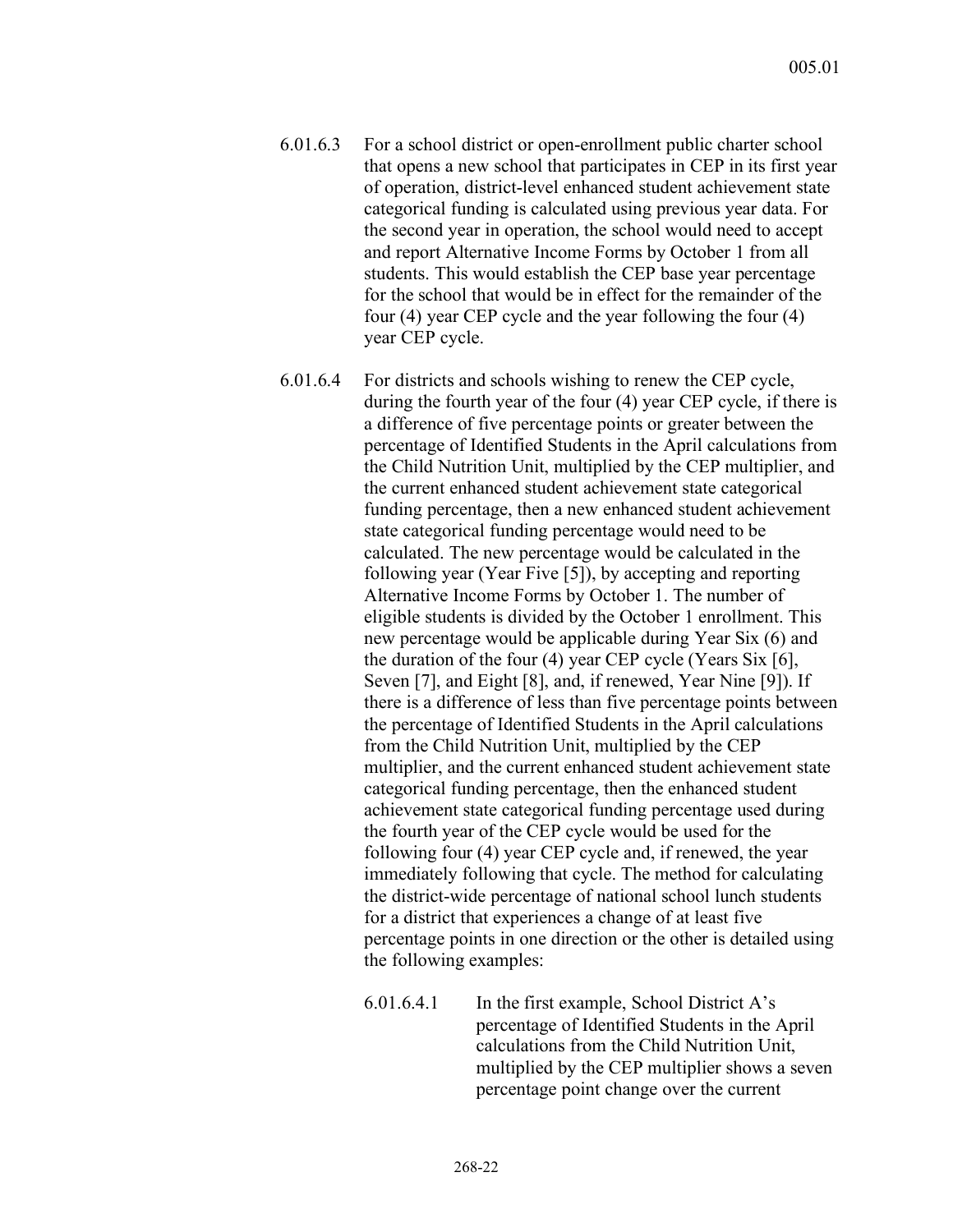enhanced student achievement state categorical funding percentage. To establish a new enhanced student achievement categorical funding percentage, School District A must accept and report Alternative Income Forms by October 1 of Year Five (5). The district reports its number of eligible students, which is then divided by the enrollment from October 1 of Year Five (5) to establish its new district-wide percentage of national school lunch students. This new percentage would be applicable during Year Six (6) and the duration of the four (4) year CEP cycle (Years Six [6], Seven [7], and Eight [8], and, if renewed, Year Nine [9]).

- Year Four (current year) The district-wide percentage was seventy percent (70%), as it had been for the previous three (3) years of the district's CEP cycle. In the April calculations of Identified Students, the district's percentage was reported as seventy-seven percent (77%) after applying the CEP multiplier, triggering the need to accept and report Alternative Income Forms the following year.
- Year Five The district-wide percentage remained at seventy percent (70%) while Alternative Income Forms were accepted and reported by October 1. A new calculation of 1,500 eligible students divided by the enrollment from October 1 of Year Five, totaling 2,000, yielded seventy-five percent (75%) as the new district-wide percentage.
- Years Six Through Eight (6-8) and, if Renewed, Year Nine (9) – The district-wide percentage would be seventy-five percent  $(75%)$ .
- 6.01.6.4.2 In the second example, School District B's percentage of Identified Students in the April calculations from the Child Nutrition Unit, multiplied by the CEP multiplier shows an eight percentage point change under the current enhanced student achievement state categorical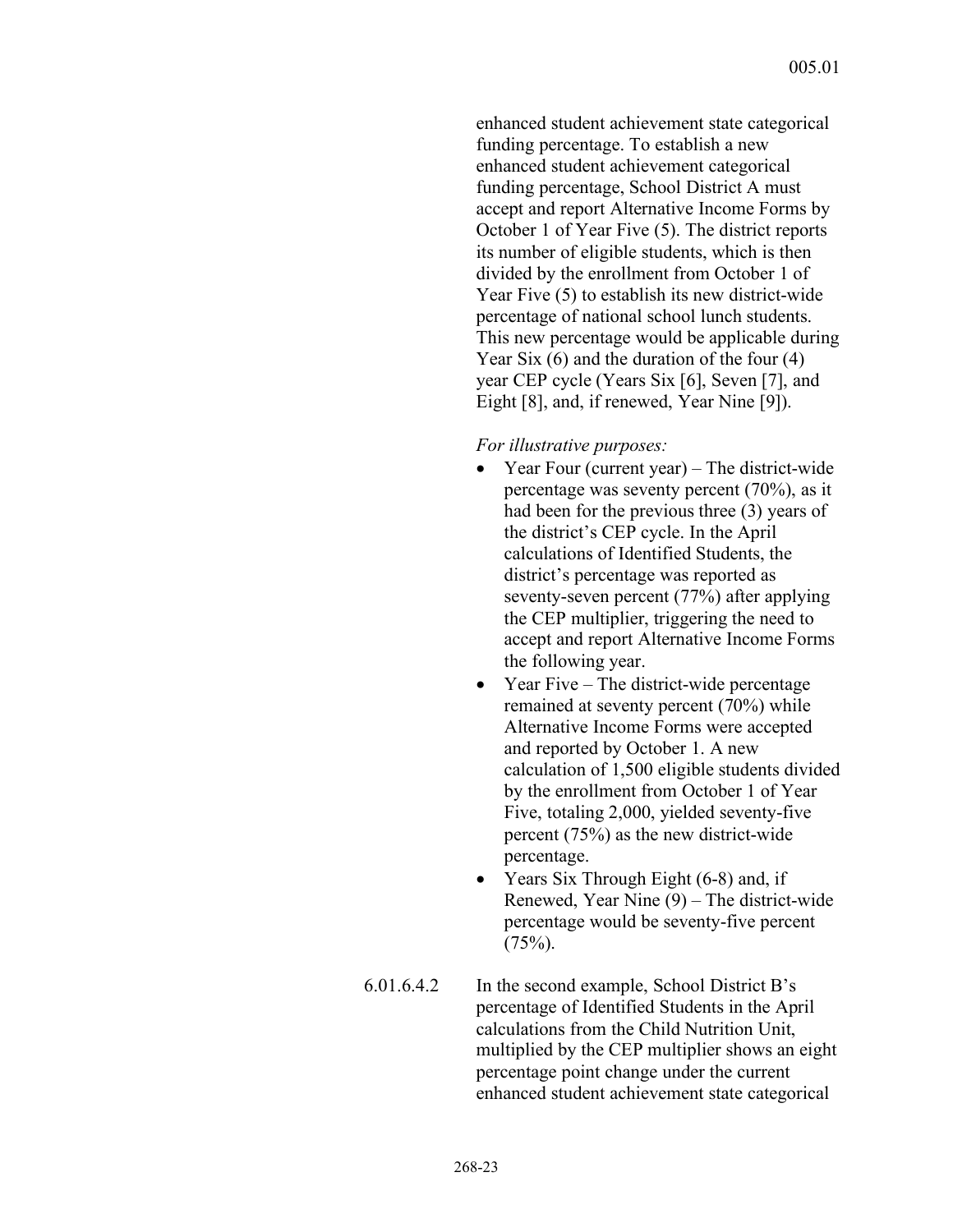funding percentage. To establish a new enhanced student achievement state categorical funding percentage, School District A must accept and report Alternative Income Forms by October 1 of Year Five (5). The district reports its number of eligible students, which is then divided by the enrollment from October 1 of Year Five (5) to establish its new district-wide percentage of national school lunch students. This new percentage would be applicable during Year Six (6) and the duration of the four (4) year CEP cycle (Years Six [6], Seven [7], and Eight [8], and, if renewed, Year Nine [9]).

- Year Four (current year) The district-wide percentage was eighty percent (80%), as it had been for the previous three (3) years of the district's CEP cycle. In the April calculations of Identified Students, the district's percentage was reported as seventy-two percent (72%) after applying the CEP multiplier, triggering the need to accept and report Alternative Income Forms the following year.
- Year Five The district-wide percentage remained at eighty percent (80%) while Alternative Income Forms were accepted and reported by October 1. A new calculation of 1,520 eligible students divided by the enrollment from October 1 of Year Five, totaling 2,000, yielded seventy-six percent (76%) as the new district-wide percentage.
- Years Six Through Eight (6-8) and, if Renewed, Year Nine (9) – The district-wide percentage would be seventy-six percent  $(76%)$ .
- 6.01.6.5 If a school district, open-enrollment public charter school, or school(s) transitions from CEP, the enhanced student achievement state categorical funding percentage used during the last full year the school district, open-enrollment public charter school, or school(s) participated in CEP will be used for the year following the year of discontinuance of CEP.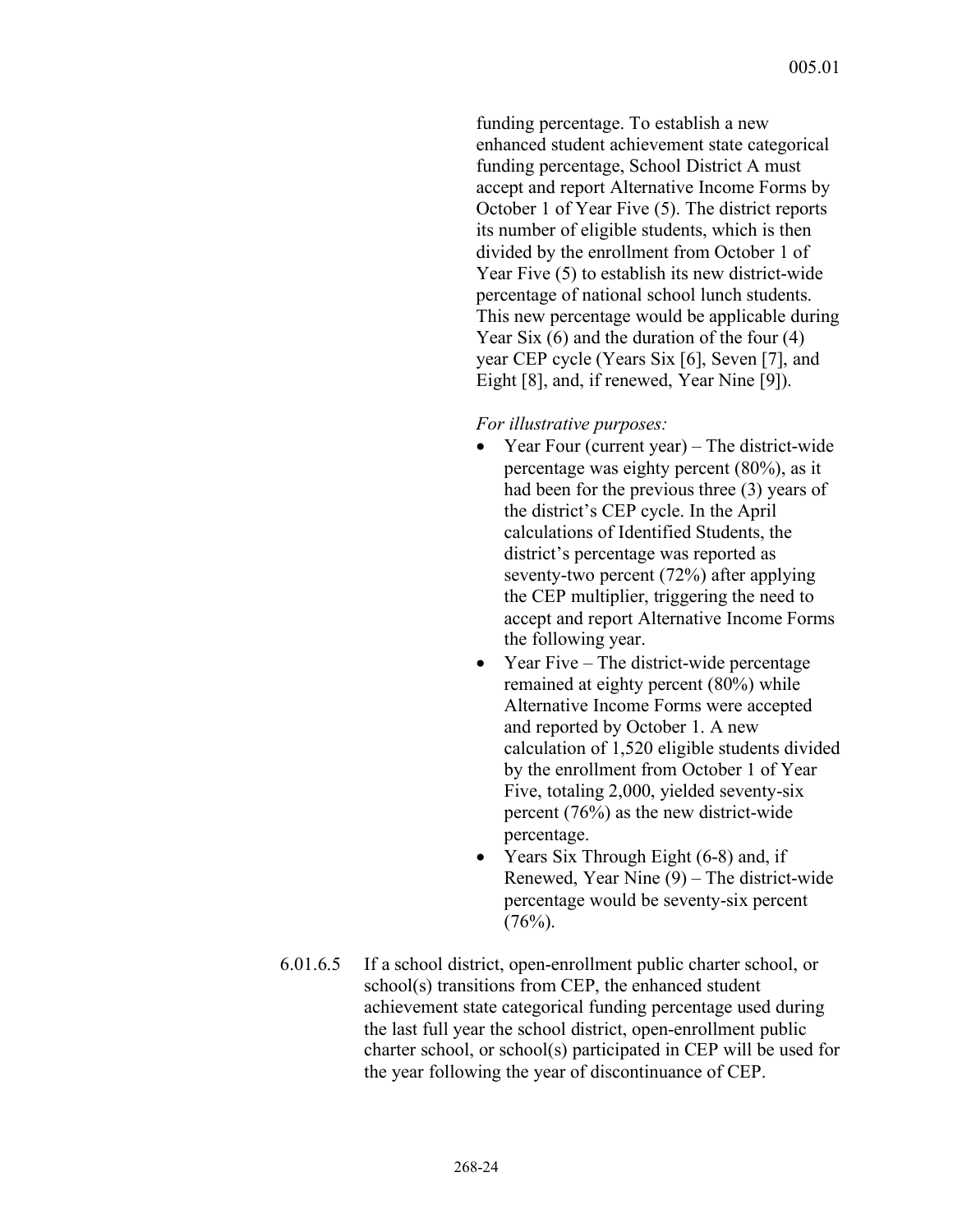- 6.01.6.6 Alternative Income Forms used for enhanced student achievement state categorical funding must have the following information verified:
	- 6.01.6.6.1 The minimum standard sample size of three percent (3%) for all Alternative Income Forms approved by the open-enrollment public charter school or school district for the school year, as of October 1 of the school year; and
	- 6.01.6.6.2 Income verification procedures concerning income verification used for free and reducedprice meal applications.
	- 6.01.6.6.3 Alternative Income Forms are considered part a student's education record and therefore all confidentiality procedures of the Family Educational Rights and Privacy Act (FERPA) should be followed. Privacy/security procedures concerning free and reduced-price meal applications are recommended in relation to the Alternative Income Forms.
- 6.02 Except as provided in Section 6.02.3 of these Rules, the district percentage of NSLA eligible students shall be determined from the Arkansas Public School Computer Network's Cycle 2 report for the previous school year.
	- 6.02.1 The Child Nutrition Unit of the Division shall verify the Cycle 2 report for accuracy.
	- 6.02.2 Adjustments to the Cycle 2 report shall be made by the Division based on documentation provided by the school district.
	- 6.02.3 For an open-enrollment public charter school in its initial year of operation, first year operating under a new license, first year adding a new campus, or in any year in which the charter school adds a grade level, the school's percentage of NSLA eligible students shall be determined by the school's free or reduced-price meal eligibility data as reported by October 1 of the current school year.
- 6.03 Enhanced Student Achievement State Growth Funding:
	- 6.03.1 The Division shall use the Cycle 2 enrollment data for the previous four (4) years to calculate a three (3) year trend in district enrollment.
	- 6.03.2 If a district has grown at least one percent  $(1\%)$  for each of the three  $(3)$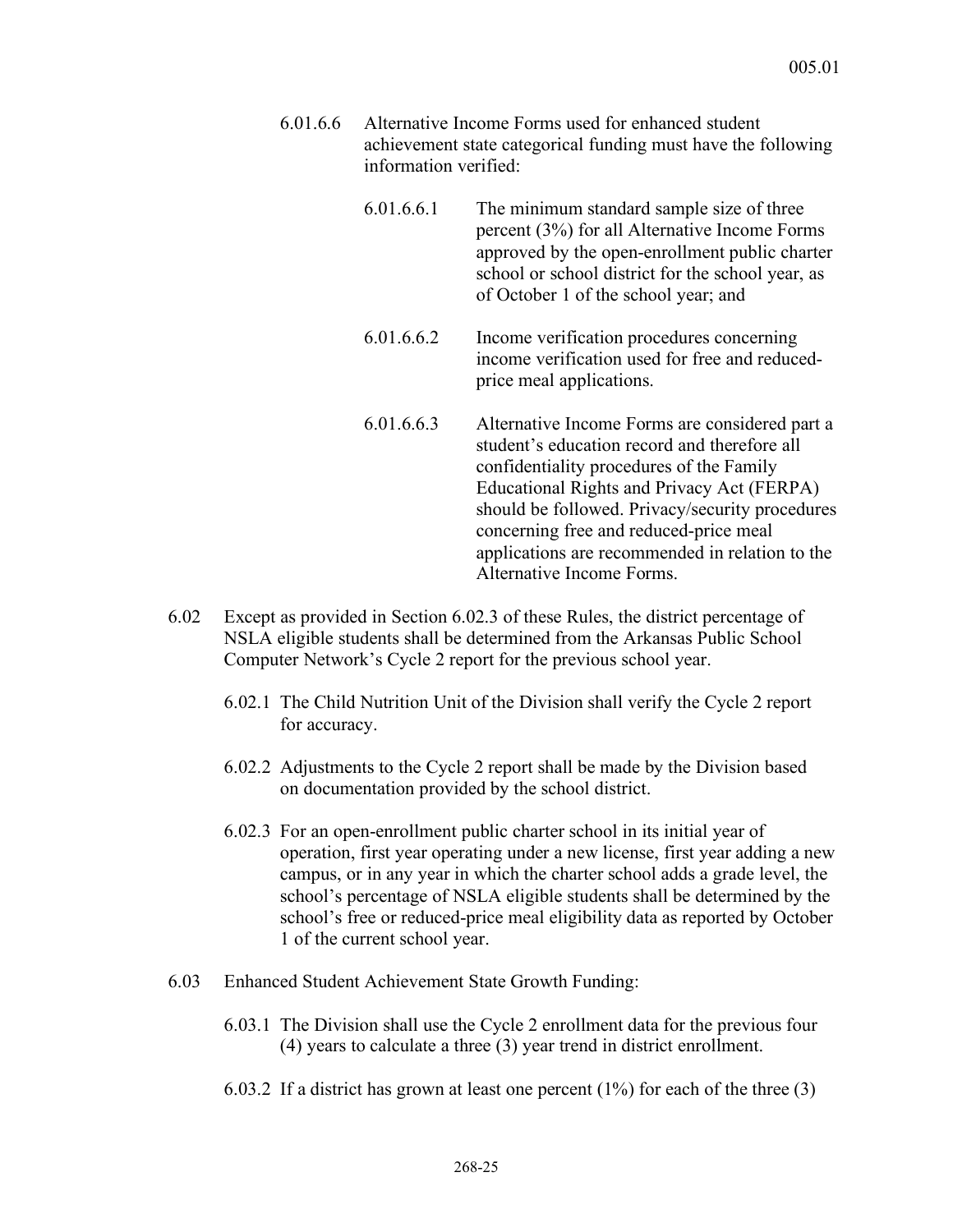previous years, it shall qualify for Enhanced Student Achievement State Growth Funding.

- 6.03.3 Districts that qualify for funding shall receive Enhanced Student Achievement State Growth Funding.
- 6.03.4 The funding shall be calculated as the three (3) year average growth in enrollment multiplied by the district's previous year's percentage of students eligible for the United States Department of Agriculture's National School Lunch Program multiplied by the per student funding amount determined in Section 6.01.
- 6.04 Transitional Enhanced Student Achievement State Funding Methods:
	- 6.04.1 If a school district would receive, in the current school year, enhanced student achievement state categorical funding under Ark. Code Ann. §  $6-20-2305(b)(4)(A)$  that is based on a different per student amount of enhanced student achievement state categorical funding than the school district received in the immediately preceding school year, due to a percentage change in national school lunch students, the Division shall adjust the funding to the school district in a transitional three (3) year period.
	- 6.04.2 The amount of enhanced student achievement state categorical funding under Ark. Code Ann.  $\S 6$ -20-2305(b)(4)(A) shall be increased or decreased in each year of a three (3) year transition period by one-third (1/3) of the difference between the amount of enhanced student achievement state categorical funding per student for the current year and the amount of enhanced student achievement state categorical funding per student for the immediately preceding year, adjusted for changes to the funding rates in Ark. Code Ann.  $\S 6-20-2305(b)(4)(A)$ .
- 6.05 Each school district receiving enhanced student achievement state categorical funds shall use such funds for evidence-based program(s) or purpose(s) for students at risk in order to improve instruction and increase academic achievement of those students. This does not prohibit use of funds in performing schools to continue doing those strategies that are sustaining or enhancing that performance.
- 6.06 Enhanced student achievement state categorical funding shall not be used to meet or satisfy the Arkansas Standards for Accreditation of Arkansas Public Schools and School Districts as required by Ark. Code Ann. § 6-15-201 et seq. or the Arkansas Minimum Teacher Salaries required by Ark. Code Ann. § 6-17- 2403 except as otherwise allowed herein.
	- 6.06.1 Enhanced student achievement state categorical funding shall not be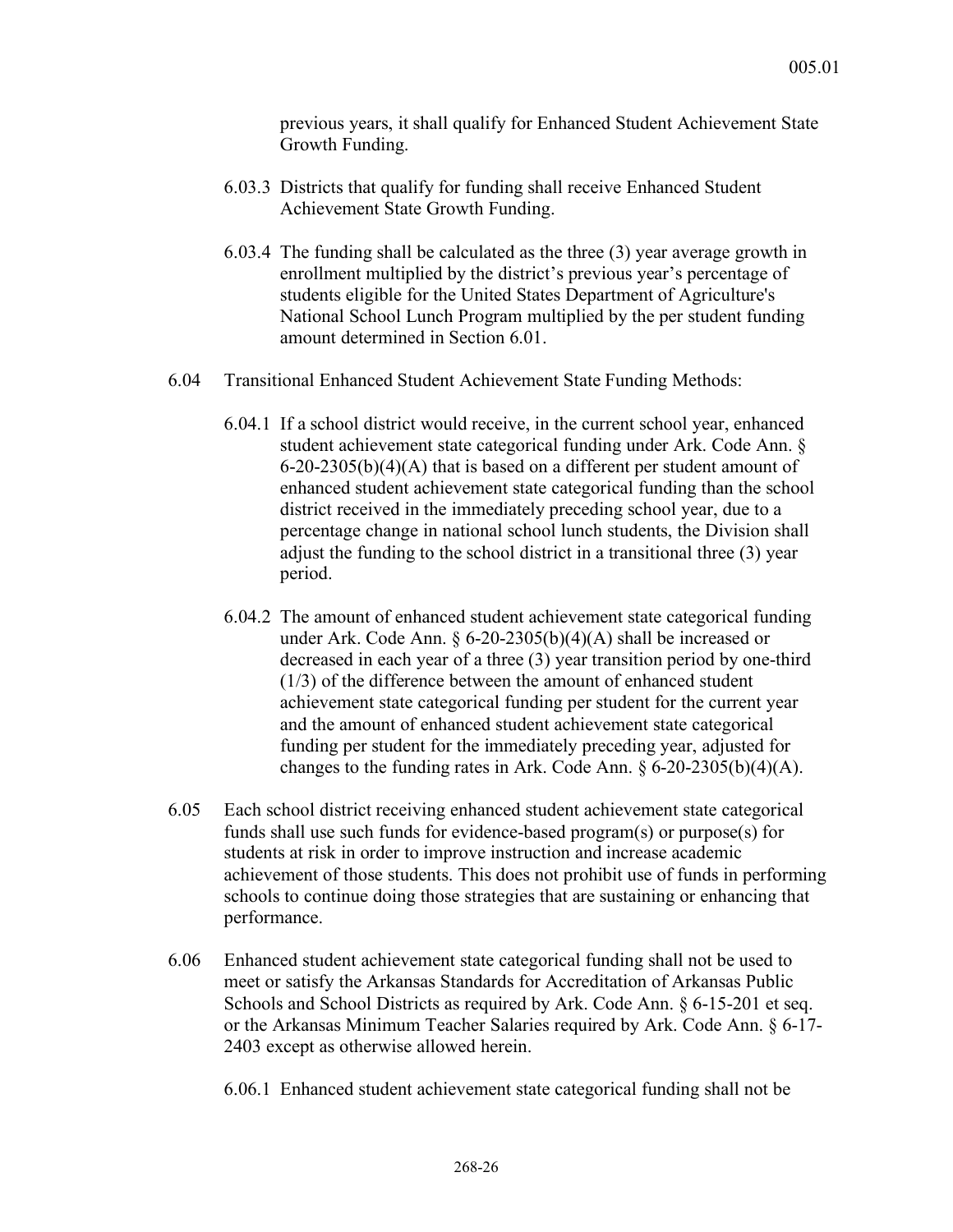used to supplant the mandatory requirements of the Arkansas Standards for Accreditation required by Ark. Code Ann. § 6-15-201 et seq. unless the expenditure is for the purposes outlined under Section 6.07 of these Rules.

- 6.06.2 School districts may use enhanced student achievement state categorical funds to pay the salaries of those teachers used to reduce the pupil-toteacher ratio below the mandates required by the Arkansas Standards for Accreditation of Arkansas Public Schools and School Districts under the following conditions:
	- 6.06.2.1 The district must designate the specific teacher(s) used to reduce the pupil-to-teacher ratios required by the Standards for Accreditation; must explain how the district will use enhanced student achievement state categorical funds to pay only the salaries of those class-size-reduction teachers or other teachers whose salaries are designated by the Division as bona fide enhanced student achievement state categorical program or purpose expenditures as allowed by Section 6.07 of these Rules; and must explain how the district will use class-size-reduction teachers(s) pursuant to a recognized published evidence-based program to specifically target an identified academic deficiency or need of the district which aligns with and supports the district's needs;
	- 6.06.2.2 Any district which did not use enhanced student achievement state categorical funds to support the salaries of class-sizereduction teachers by June 30 in the 2006-2007 school year is limited to using enhanced student achievement state categorical funds to support the salaries of only those classsize-reduction teachers in grades kindergarten through eight (K-8), provided the district submits a detailed written plan, as required in Section 6.06.2.1, which is approved by the Division; and
	- 6.06.2.3 Along with any request to expand or increase from a previous school year the use of enhanced student achievement state categorical funds to pay for or support the salaries of classsize-reduction teachers, the district shall submit a written justification showing how the funds are being used to address an increased academic deficiency or need of the district and is not an attempt to avoid or circumvent the general purpose of reducing the amount of enhanced student achievement state categorical funds used to increase teacher salaries as required and mandated by Ark. Code Ann. § 6-20-2305.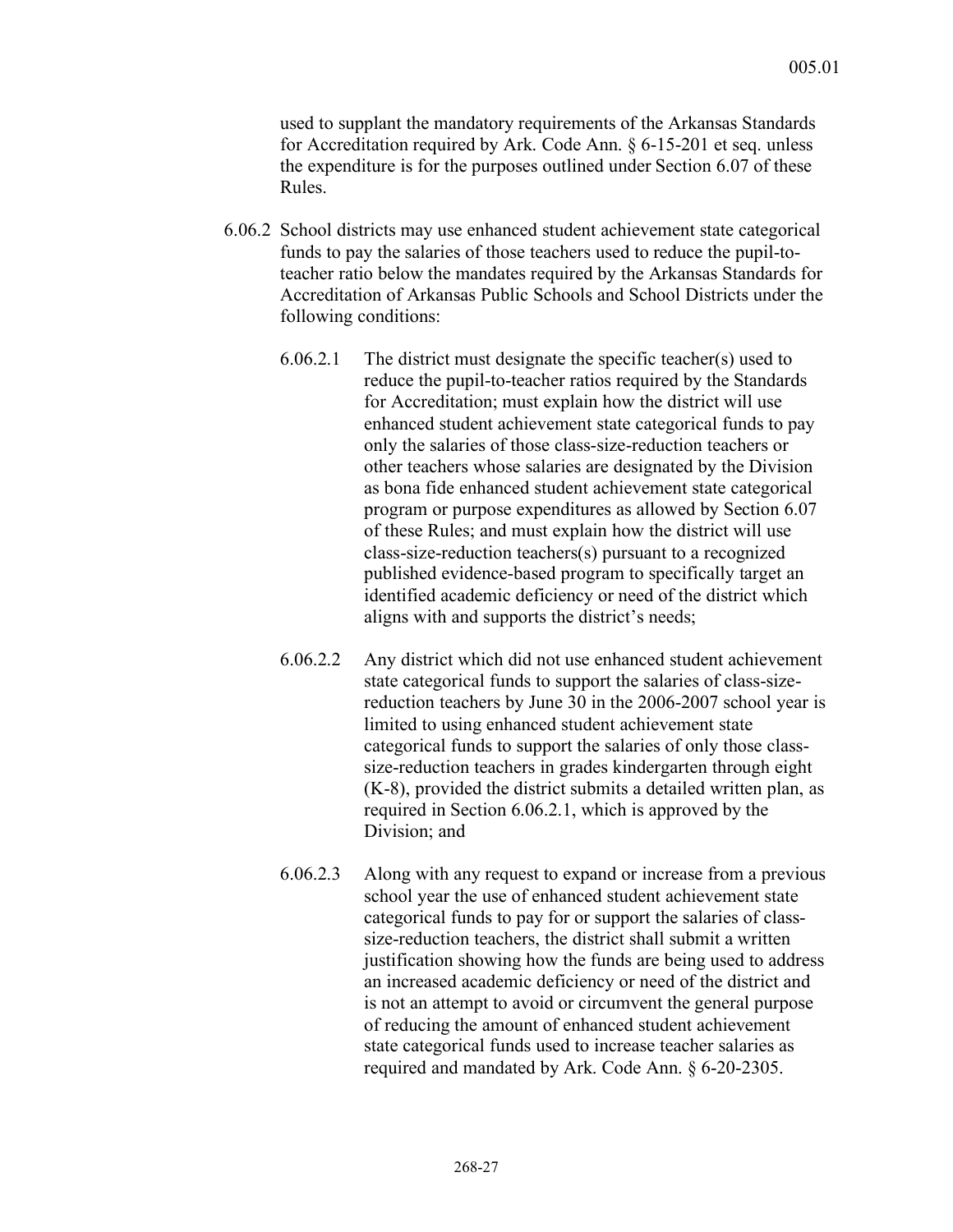- 6.06.2.4 Enhanced student achievement state categorical funds to support the salaries of the class-size reduction teachers shall be used only to reduce the pupil-to-teacher ratios required by the Standards for Accreditation for each single grade level.
- 6.07 Enhanced student achievement state categorical funding shall be expended for eligible program(s) or purpose(s) that are evidence-based and aligned to the Arkansas Academic Standards for improving instruction and increasing achievement of students at risk of not meeting challenging academic standards. These programs or purposes include:
	- 6.07.1 Employing instructional facilitators or Literacy, Mathematics, or Science Specialists/Coaches (K-12), Data Coaches (K-12), and School Improvement Specialists (K-12) that meet the following requirements:
		- 6.07.1.1 The Specialists/Coaches and instructional facilitators are educators who assist in curriculum alignment with the Arkansas Academic Standards; alignment of classroom assessment with statewide exams; instructional strategies; professional development and implementation of training; choice of standards-based instructional materials; understanding of current research; advantageous arrangement of the instructional day; and integrating technology into instruction.
		- 6.07.1.2 Qualifications for Specialists/Coaches and instructional facilitators:
			- A valid Arkansas teaching certificate;
			- At least four (4) years of recent teaching experience in appropriate content areas within grades kindergarten through twelve (K-12);
			- Knowledge of Arkansas Academic Standards;
			- Knowledge of current research and effective practices in standards-based curriculum, instruction, and assessment;
			- Experience in adult learning situations and in team problem solving; and
			- A bachelor's degree (a master's degree would be preferred); or
			- Completion of the required training and teaching components of an alternative teacher preparation program approved by the Division.
		- 6.07.1.3 Qualifications for Data Coaches:
			- A valid Arkansas teaching certificate;
			- At least five (5) years of recent teaching experience, administrative experience, or a combination thereof;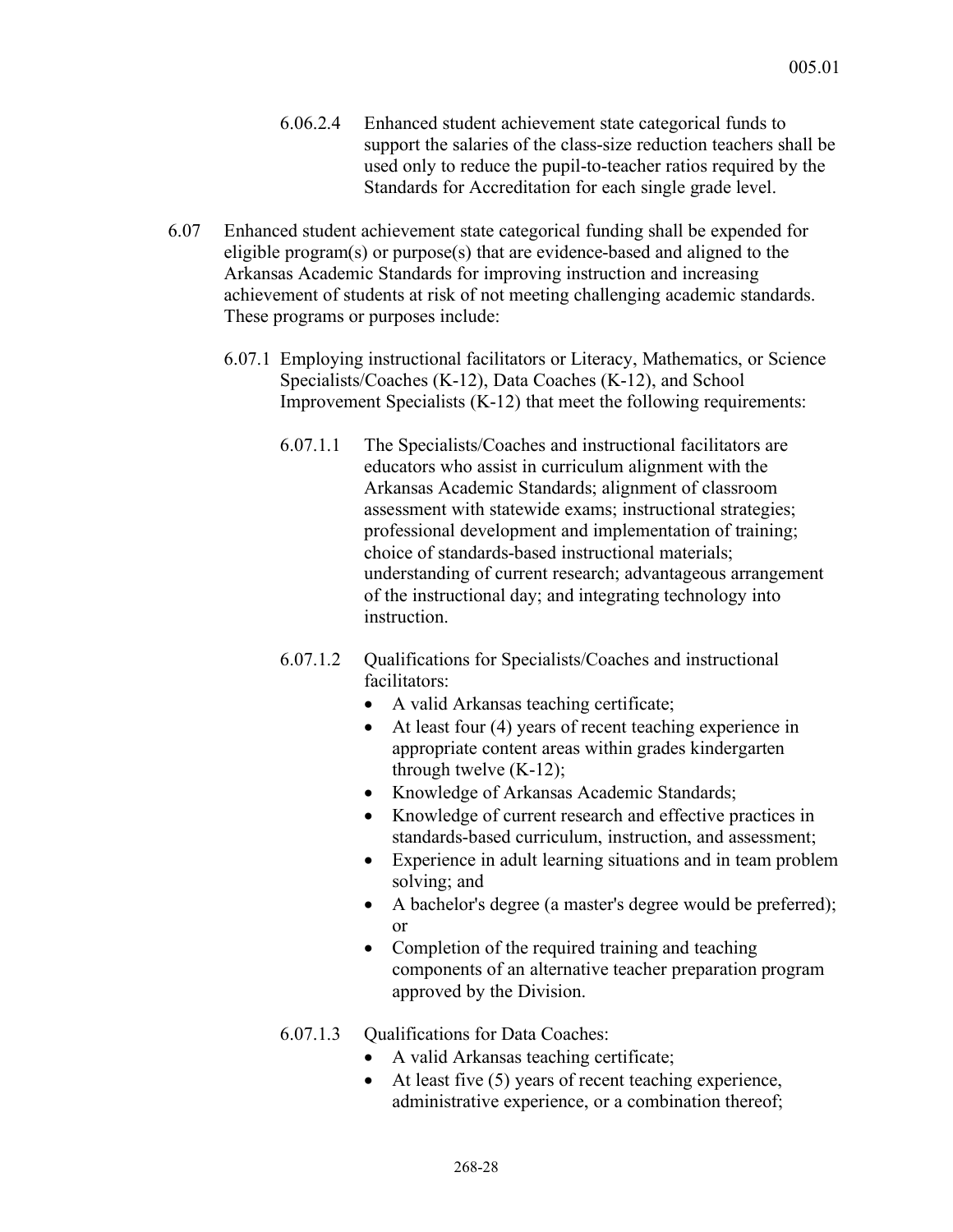- At least three (3) years of experience using information systems for data retrieval, data reporting, and using data to guide instructional practice;
- Knowledge of basic statistics and their application;
- Knowledge and skill of data analysis;
- Ability to assist building level staff with analysis of school data in preparation of school improvement planning; and
- A bachelor's degree (a master's degree would be preferred).
- 6.07.1.4 Qualifications for School Improvement Specialists:
	- A valid Arkansas teaching certificate
	- At least five (5) years of recent teaching experience, administrative experience, or a combination thereof;
	- Knowledge of effective coaching practices
	- Knowledge of team structures that support shared leadership;
	- Knowledge to understand and interpret assessment data, both formal and informal, to inform instructional decisions;
	- Ability to orchestrate change; and
	- A bachelor's degree (a master's degree would be preferred).
- 6.07.2 Providing evidence-based professional development in the areas of literacy, mathematics, or science in grades kindergarten through twelve (K-12) subject to the requirements of the Division's Rules Governing Professional Development;
- 6.07.3 Employing classroom teachers who meet the Rules Governing the Arkansas Qualified Teacher Requirements in grades kindergarten through twelve (K-12) pursuant to the restrictions set forth in Section 6.06 of these Rules;
- 6.07.4 Providing evidence-based before and after-school academic programs, including transportation to and from the programs;
- 6.07.5 Providing evidence-based pre-kindergarten programs that meet the program standards as outlined in the Rules Governing the Arkansas Better Chance program;
- 6.07.6 Employing tutors:
	- 6.07.6.1 Tutors must be able to demonstrate competency (as determined locally) in each area where instruction is provided.
	- 6.07.6.2 Tutors must work under the supervision of classroom teachers who meet the Rules Governing the Arkansas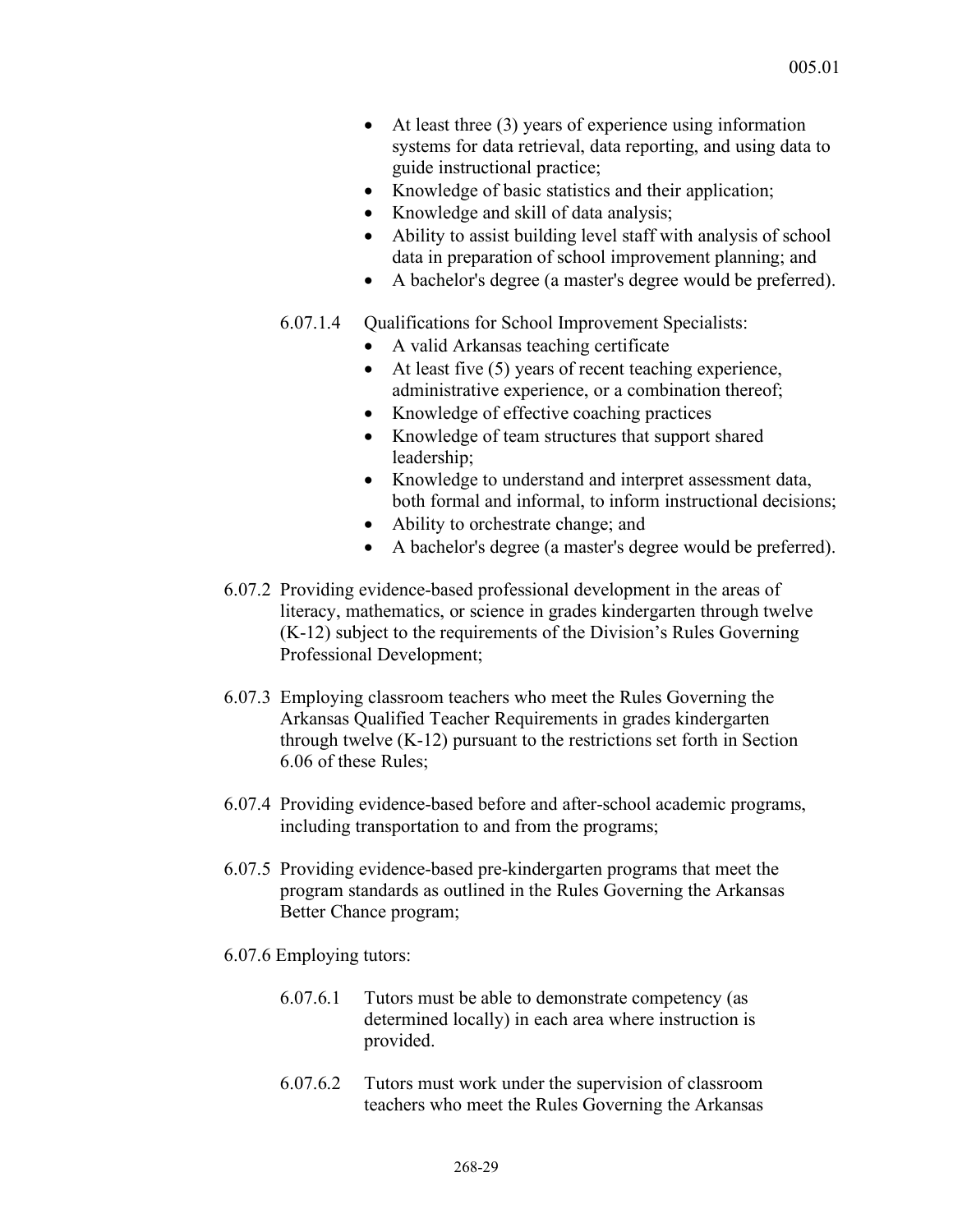#### Qualified Teacher Requirements.

- 6.07.7 Employing teacher's aides:
	- 6.07.7.1 Teacher's aides must be highly qualified.
	- 6.07.7.2 Teacher's aides must work under the direct supervision of classroom teachers who meet the Rules Governing the Arkansas Qualified Teacher Requirements.
- 6.07.8 Employing licensed counselors and nurses above the mandates of the Standards for Accreditation of Arkansas Public Schools and School Districts or other law or rule;
- 6.07.9 Employing Coordinated School Health coordinators;
- 6.07.10 Employing Human Service Workers;
- 6.07.11 Employing Licensed Mental Health Professionals;
- 6.07.12 Employing Licensed Certified Social Workers, Licensed Master Social Workers, or Licensed Social Workers;
- 6.07.13 Employing Curriculum Specialists:
	- 6.07.13.1 The Curriculum Specialists shall meet current licensure requirements that are outlined in the Rules Governing Initial Educator Licensure.
- 6.07.14 Employing School Resource Officers (SROs) whose job duties include evidence-based methods and strategies tied to improving achievement of students at risk;
- 6.07.15 Providing experience-based field trips;
- 6.07.16 Providing parent education that addresses the whole child;
- 6.07.17 Providing summer programs that implement evidence-based methods and strategies targeted at closing the achievement gap;
- 6.07.18 Providing early intervention programs, to include:
	- 6.07.18.1 Short-term, intensive, focused, individualized, evidencebased instruction developed from ongoing, daily, systematic diagnosis that occurs while a child is beginning, in grades kindergarten through two (K-2), the initial stages of learning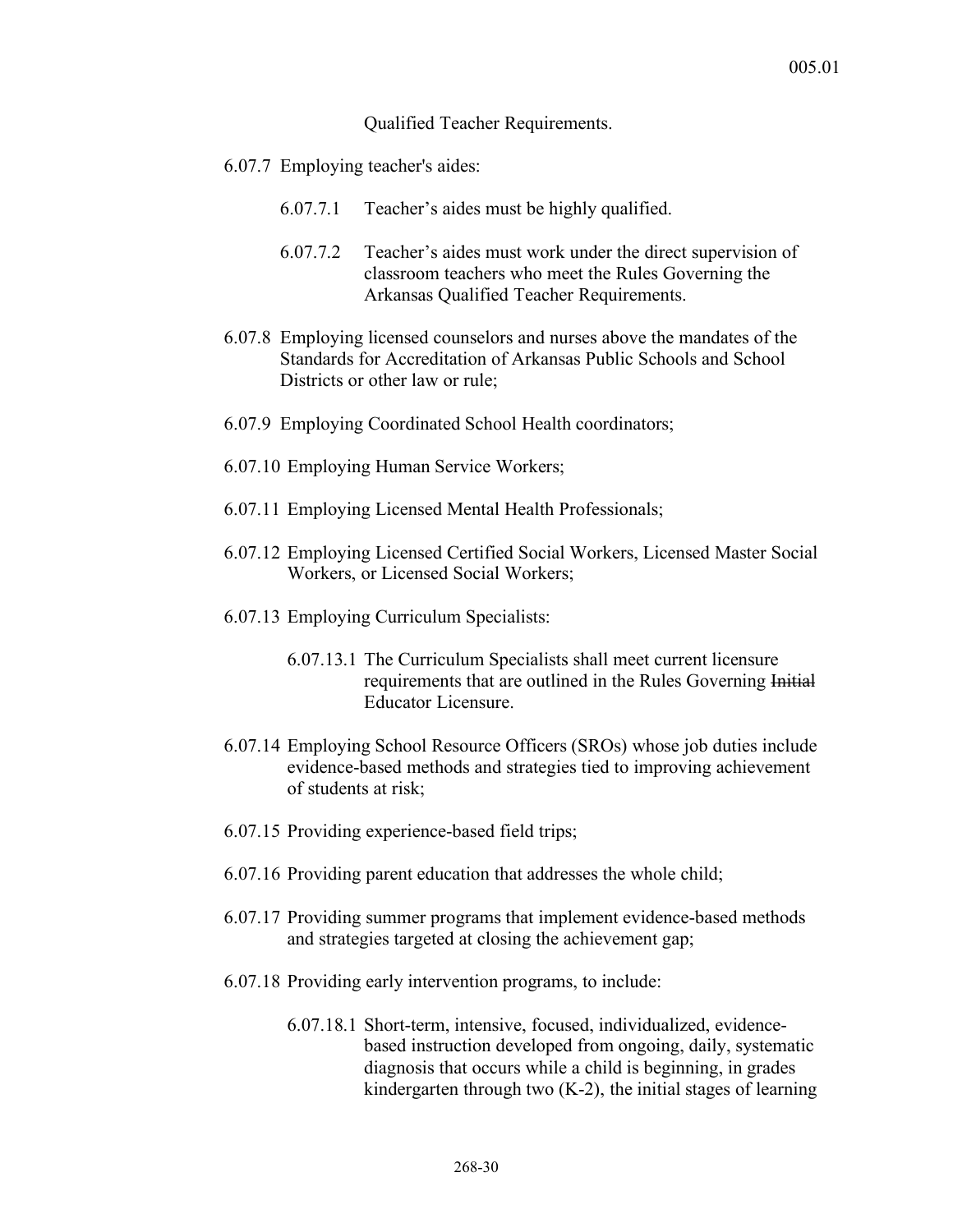social skills, early reading, writing, and mathematical strategies to ensure acquisition of the basic skills and to prevent the child from developing poor behavior and problem-solving habits which become difficult to change; and

- 6.07.18.2 Short-term, intensive, focused, individualized, evidencebased instruction developed from ongoing, daily, systematic diagnosis in grades three through twelve (3-12) to prevent failure and close the achievement gap.
- 6.07.18.3 Evidence-based Response-to-Intervention screening and associated instruction for students with dyslexia, with intervention components including phonemic awareness, graphophonemic knowledge, the structure of the English language, linguistics, language patterns, and strategies for decoding, encoding, work recognition, fluency, and comprehension.
- 6.07.19 Obtaining materials, supplies, and equipment, including technology, used in approved instructional programs or for approved purposes in support of the local education agency's general description for ESA funding;
- 6.07.20 Paying the expenses of federal child nutrition programs to the extent necessary to provide school meals without charge to all students if the school district is identified by the Division as participating in the special assistance certification and reimbursement alternative implemented under 42 U.S.C. § 1759(a);
- 6.07.21 Paying the expenses of federal child nutrition programs to the extent necessary to provide school meals without charge to students otherwise eligible for reduced-price meals under federal law or regulations governing the United States Department of Agriculture's National School Lunch Program or School Breakfast Program;
- 6.07.22 Paying expenses directly related to funding a longer school day;
- 6.07.23 Paying expenses directly related to funding a longer school year;
- 6.07.24 Partnering with state-supported institutions of higher education and technical institutes to provide concurrent courses and/or technical education options for academic learning to students while those students are still in high school so that the students are college and career ready upon graduation from high school;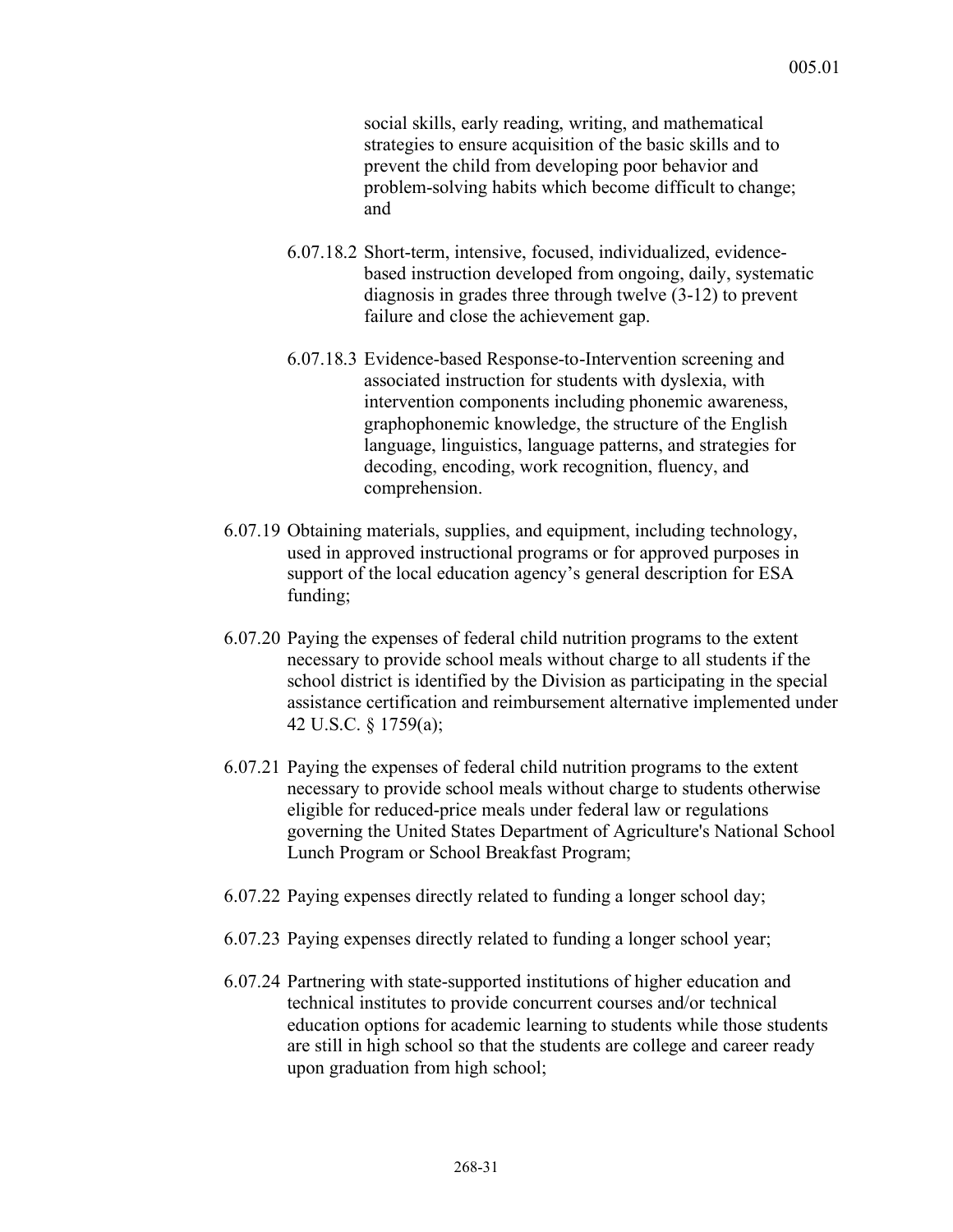- 6.07.24.1 Partnerships under Section 6.07.24 shall be evidenced by a written agreement or memorandum of understanding between the school district and the institution of higher education and/or technical institute.
- 6.07.25 Professional development as identified in the school district's support plan required under Ark. Code Ann. § 6-15-2914;
- 6.07.26 Implementing components of the Arkansas Advanced Initiative for Math and Science;
- 6.07.27 Employing College and Career Coaches, as defined by the Division of Career and Technical Education;
- 6.07.28 Operating or supporting a postsecondary preparatory program authorized under Ark. Code Ann. § 6-16-601 et seq.;
- 6.07.29 Expenditures required under Section 6.05.1 of these Rules;
- 6.07.30 Paying for students in grades nine through twelve (9-12) to take the ACT Assessment, pursuant to the Voluntary Universal ACT Assessment Program, Ark. Code Ann. § 6-18-1601 et seq.;
- 6.07.31 Developing and implementing common formative assessments to monitor student progress;
- 6.07.32 Dyslexia programs and interventions under Ark. Code Ann. § 6-41-601 et seq.; and
- 6.07.33 Recruiting and retaining effective teachers, if the school district meets the minimum salary schedule under Ark. Code Ann. § 6-17-2403 without using ESA funds, by implementing:
	- 6.07.33.1 Approaches identified within the school district's support plan required under Ark. Code Ann. § 6-15-2914 to address a disproportionate rate of low-income students or minority students being taught by ineffective teachers, teachers who teach out of their licensure content area, or inexperienced teachers, either within the school district or as compared to surrounding school districts, including without limitation strategies for:
		- 6.07.33.1 Reassignment;
		- 6.07.33.2 Differentiated pay plans to address identified shortage areas; and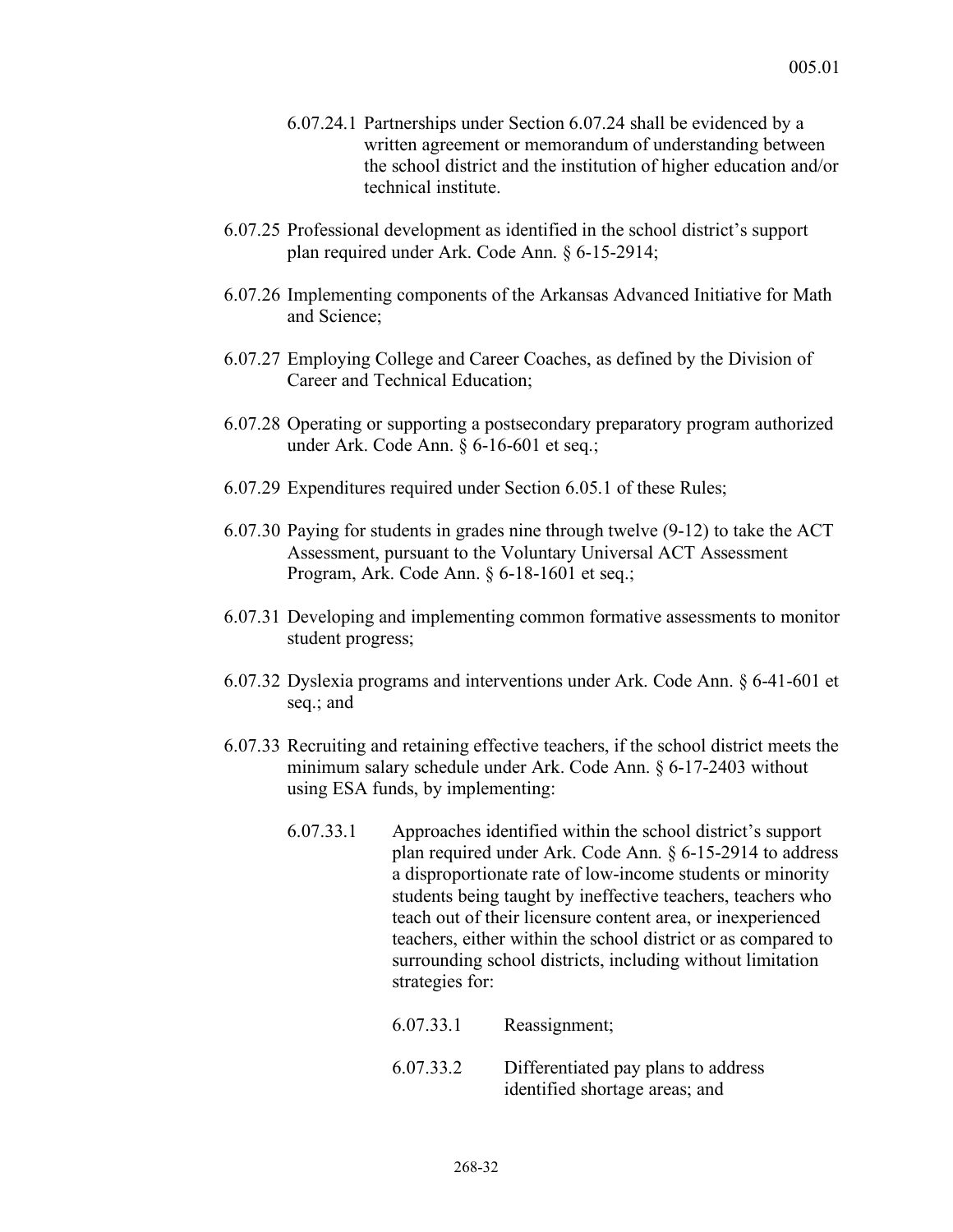- 6.07.33.3 Addressing teacher recruitment and retention, as recommended by the Division, including without limitation models for effective use of teacher leaders, cultural responsiveness training, and Equity audits.
- 6.07.33.4 A school district's support plan shall include, without limitation, how the school district identified gaps in equitable access to effective teachers through a review of school district and school-level data, student growth data, a root-cause analysis, research of the strategies used to address the identified gaps, and the measures of the effectiveness of the strategies used, including without limitation student growth data; and
- 6.07.33.2 Levels of differentiated compensation that increase classroom teacher salaries based on a tiered system of licensure established by the State Board of Education under Ark. Code Ann. § 6-17-402.
- 6.08 Use of enhanced student achievement state categorical funds shall be included within the school district's support plan, if required under Ark. Code Ann. § 6-15-2914.
	- 6.08.1 The district shall evaluate programs supported by enhanced student achievement state categorical funds annually to ensure that the programs are providing intervention/prevention services designed to increase student achievement.
	- 6.08.2 The district shall maintain documentation that supports gains in student achievement as measured by the state assessment system.
	- 6.08.3 The total ESA funds shall be budgeted in the school or school district's financial management software.
- 6.09 Enhanced student achievement state categorical funding may be carried over from one fiscal year to the next, but these funds shall remain restricted to priority areas as defined in these Rules or law except as otherwise allowed by law or rule.
- 6.10 Enhanced student achievement state categorical funding is restricted state aid, except as otherwise allowed by law or rule.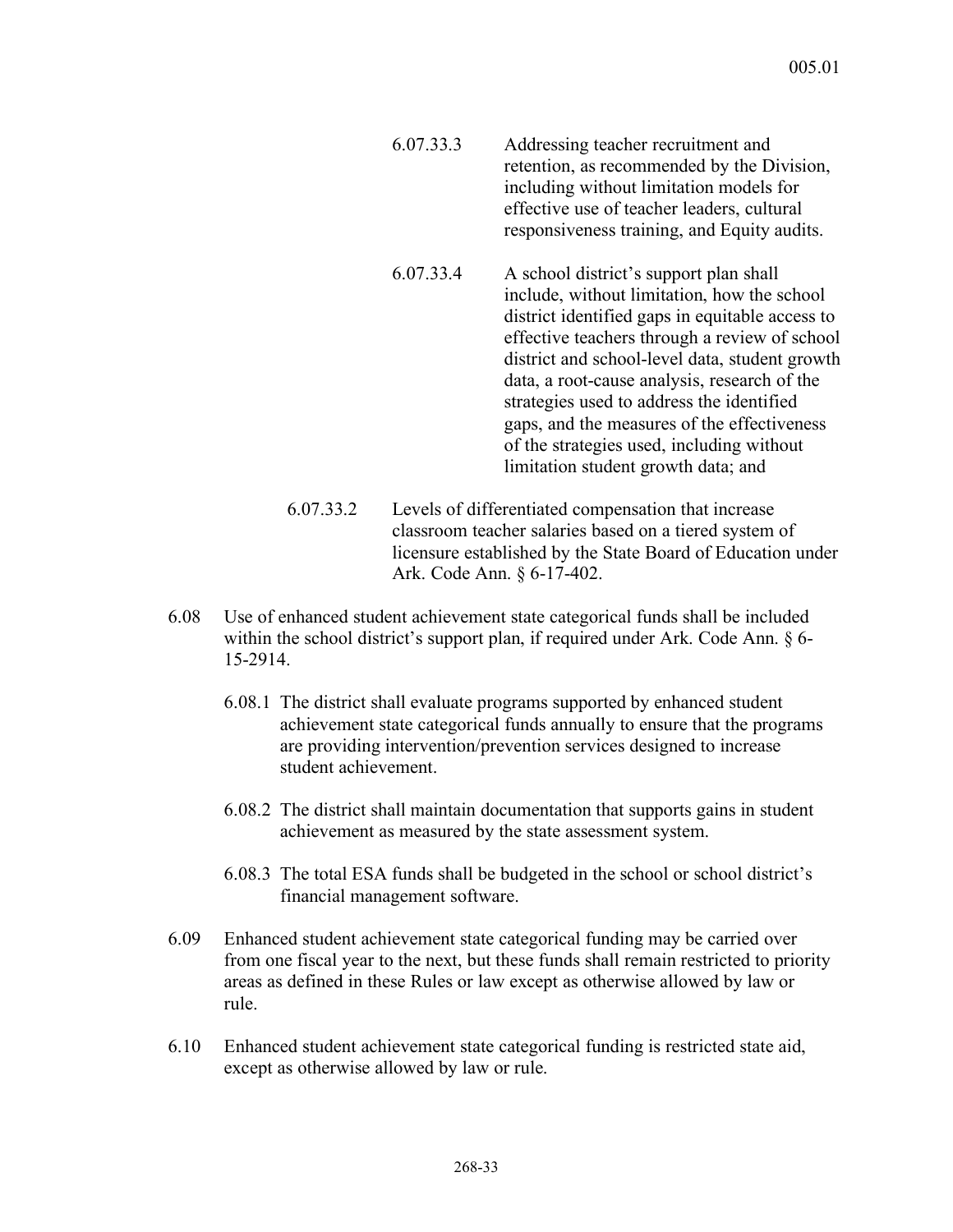- 6.11 A school district may include in its district support plan, required under Ark. Code Ann. § 6-15-2914, a detailed proposed plan for use of excess enhanced student achievement funds.
	- 6.11.1 Upon review of a school district's support plan, and any other information requested by the Division, if the Commissioner of Education, or designee, determines that the school district has met the needs of students in the district for whom this funding is provided and has prudently managed its resources, the Commissioner shall give written approval of the detailed plan for flexible use of excess enhanced student achievement funds for up to two (2) years.
- 6.12 Monitoring and Compliance for Use of ESA Funds:
	- 6.12.1 At any time during a school year, the Division may review:
		- 6.12.1.1 A school district's support plan;
		- 6.12.1.2 Reports and information required by these Rules;
		- 6.12.1.3 Test data;
		- 6.12.1.4 Financial data; and
		- 6.12.1.5 Other indicators of a school district's compliance with these Rules and with the purpose of meeting the needs of students served by enhanced student achievement state categorical funds.
	- 6.12.2 Upon review, the Commissioner of Education or his/her designee may take one or both actions allowed by Section 6.12.3 if the Commissioner determines that a school district:
		- 6.12.2.1 Has not met the needs of students that may be served by enhanced student achievement state categorical funds;
		- 6.12.2.2 Provided false or misleading information; or
		- 6.12.2.3 Failed to comply with the provisions of the district's submitted plans without obtaining Division approval.
	- 6.12.3 Upon a determination under Section 6.12.2 above, the Commissioner of Education may require the school district to redirect the enhanced student achievement state categorical funds to meet other educational needs of the students of that district.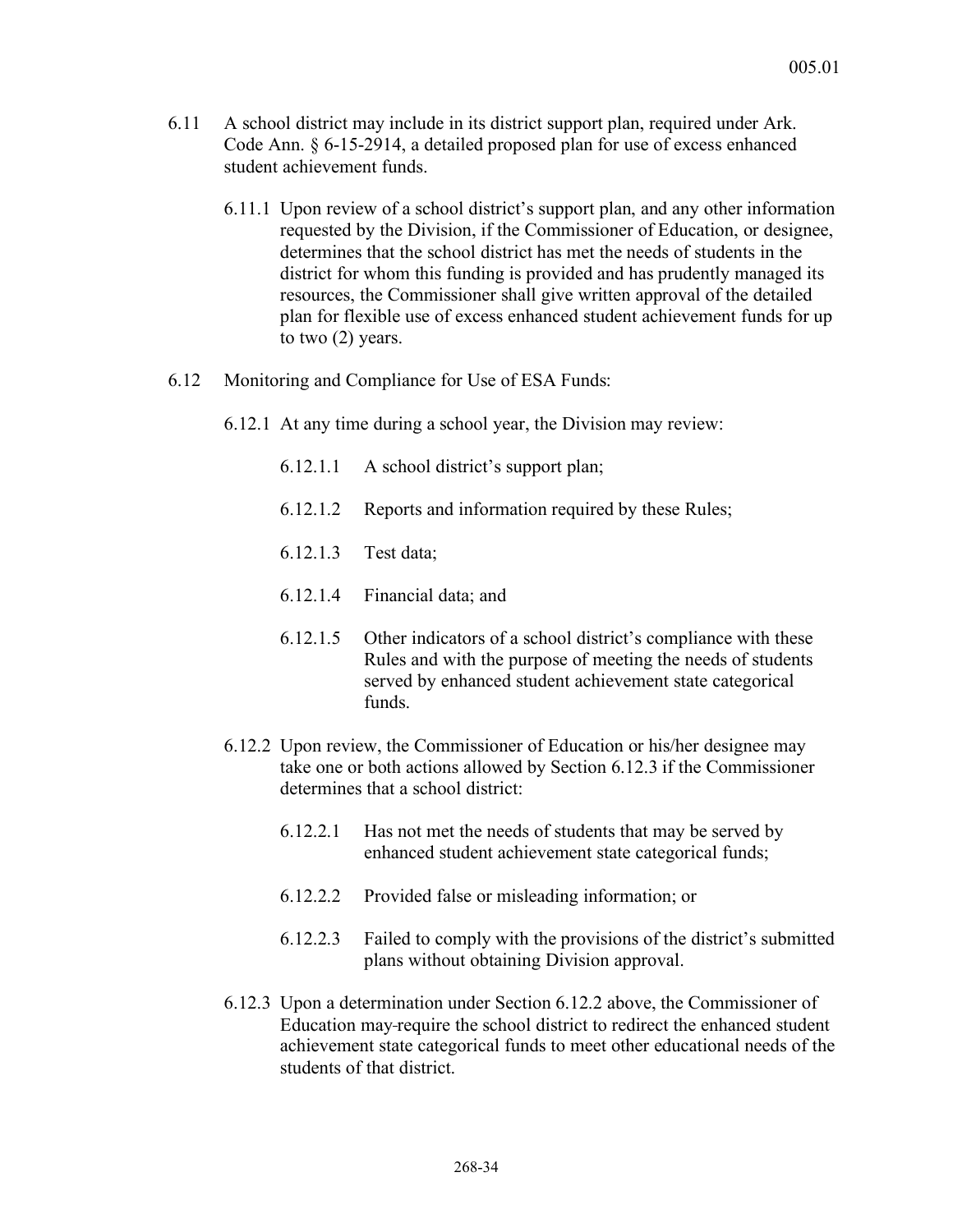- 6.13 By June 30 of each year, a school district shall expend a minimum of eighty-five percent (85%) of the school district's current-year enhanced student achievement state categorical funding allocation in a manner permitted under these Rules.
	- 6.13.1 A school district that, on June 30, 2012, had an enhanced student achievement state categorical funding balance in excess of fifteen percent (15%) of the school district's current year enhanced student achievement state categorical funding allocation shall reduce its total enhanced student achievement state categorical funding balance by at least ten percent (10%) each year so that by June 30, 2022, and by June 30 of each year thereafter, the school district has a balance of no more than fifteen percent (15%) of the school district's current year enhanced student achievement state categorical funding allocation.
	- 6.13.2 Under an unusual and limited circumstance, including without limitation an increase in one-time funds or an unexpected decrease in school district revenues during a given year, a school district may request that the Division waive the requirements of this Section 6.13.
		- 6.13.2.1 A school district seeking a waiver shall file a waiver request with the Commissioner of Education, accompanied by a resolution adopted by the school district's board of directors, describing the unusual and limited circumstances.
		- 6.13.2.2 The Commissioner of Education may grant a waiver request under this Section 6.13 for up to one (1) year if the Commissioner finds that the request is necessary based upon the unusual and limited circumstances.
	- 6.13.3 The Division shall monitor on a yearly basis each school district's compliance with the requirements of this Section 6.13.
	- 6.13.4 If a school district fails to comply with the requirements of this Section 6.13 during a school year, the Division may in the following school year withhold from that school district's enhanced student achievement state categorical funding allocation an amount equal to the amount required to be spent by the school district in order to be in compliance with the requirements of this Section 6.13.
		- 6.13.4.1 The Division may redistribute amounts withheld under this Section 6.13.4 to other school districts entitled to receive enhanced student achievement state categorical funding allocations.
- 6.14 Enhanced Student Achievement Matching Grant Program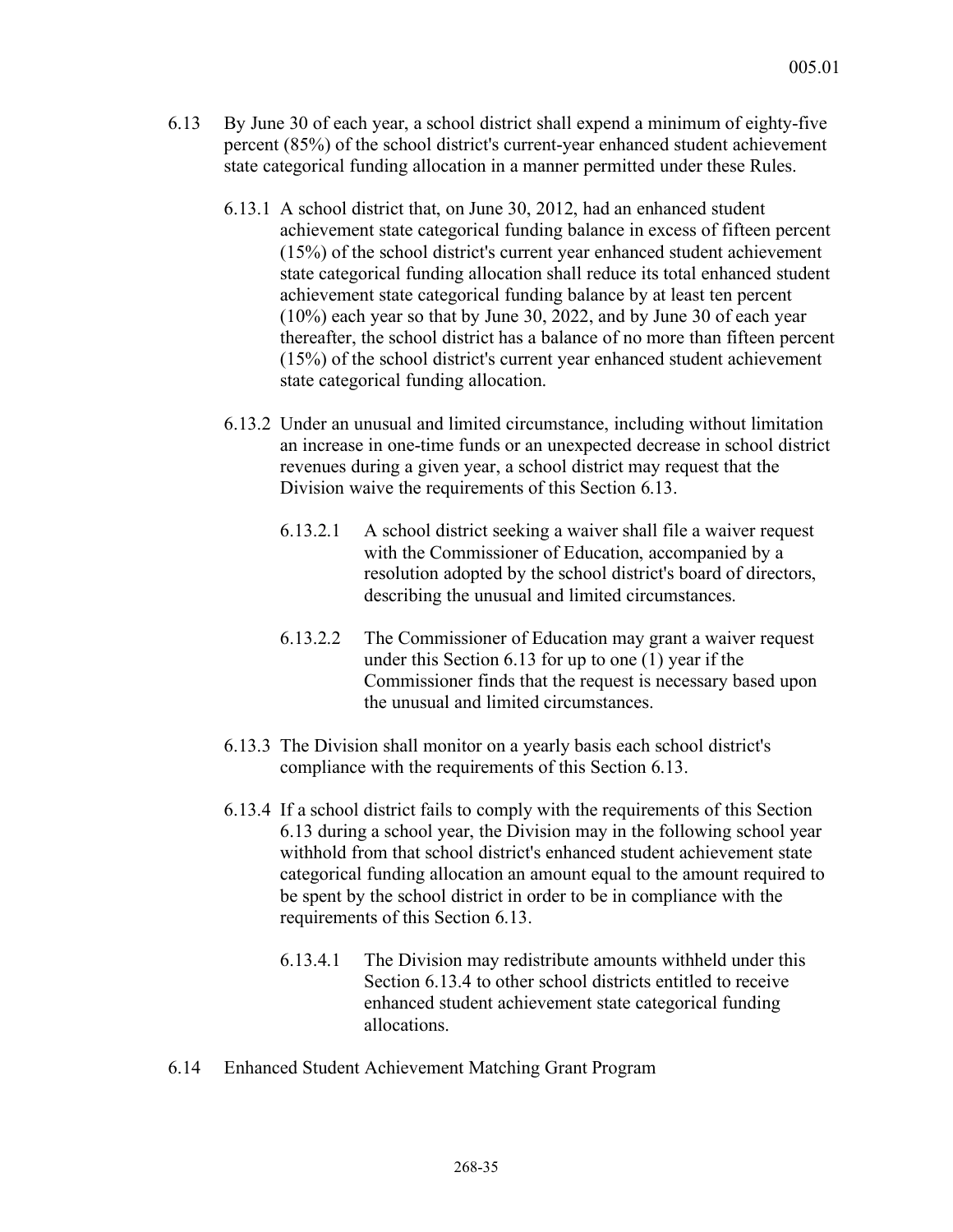6.14.1 A matching grant program has been established for Enhanced Student Achievement expenditures for evidence-based programs to improve the academic achievement of identified national school lunch students. These programs shall be limited to:

| 6.14.1.1 | Tutors as set out in Ark. Code Ann. § 6-20-<br>2305(b)(4)(C)(i)(b)(4);                                                                                                                     |
|----------|--------------------------------------------------------------------------------------------------------------------------------------------------------------------------------------------|
| 6.14.1.2 | Before-school academic programs and after-<br>school academic programs, including<br>transportation to and from the programs under<br>Ark. Code Ann. § 6-20-2305(b)(4)(C)(i)(b)(2);<br>and |

- 6.14.1.3 Prekindergarten programs under Ark. Code Ann. §  $6-20-2305(b)(4)(C)(i)(b)(3)$ .
- 6.14.2 Only those expenses coded with the appropriate codes for the allowable uses outlined in Section 6.14.1 will be eligible for matching funds. The allowable program codes to be used when coding expenditures will be published annually by the Division.
- 6.14.3 Available funding will be distributed to school districts on a dollar-for-dollar matching basis for allowable expenditures *unless* the total of statewide expenditures exceeds the amount of funding allowed by the Act, at which point, funding will be paid on a pro rata matching basis to the districts. For a pro rata basis, a matching percentage will be calculated by dividing each LEAs allowable expenditures by the statewide total of allowable expenditures, and applying that percentage to the amount of funding available in order to determine the funds reimbursed to the district.
- 6.14.4 In order for the enhanced student achievement matching funds not to be calculated towards the 85% national school lunch expenditure requirements in the fiscal year in which the matching funds are received, the funds must be receipted and expensed using the "ESA Match Grant" fund and revenue code specified by the Division.
- 6.14.5 Matching funds may be used only for the expenses allowed under this program and are meant to supplement, not replace, the districts enhanced student achievement spending.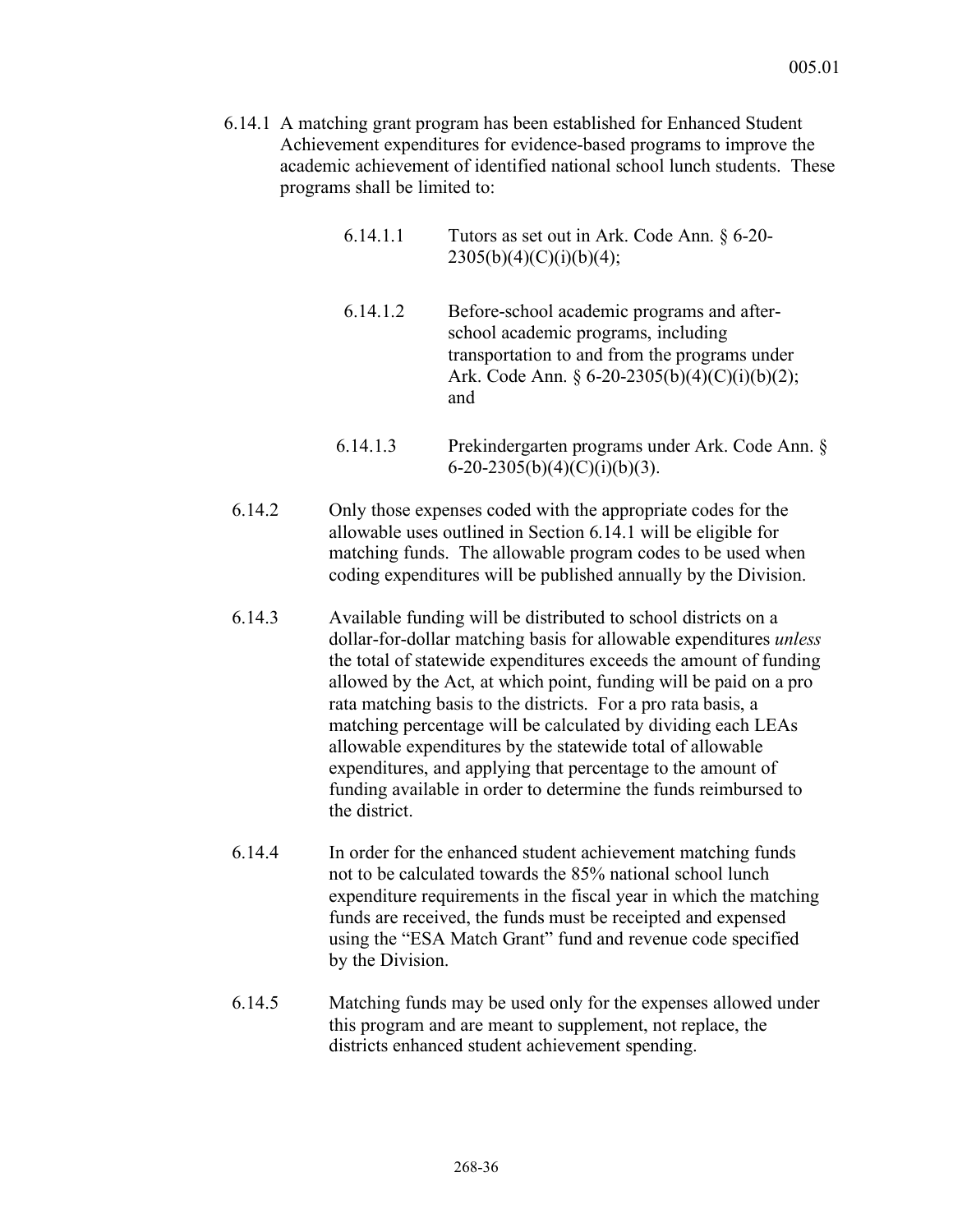- 6.14.6 Only expenses incurred from July 1 to June 30 of the previous fiscal year are eligible for reimbursement from any available funding appropriated.
- 6.14.7 By October 15, the Division will publish a commissioner's memo listing the reimbursements each district is expected to receive.

# **7.00 SPECIAL NEEDS - Professional Development**

- 7.01 The professional development funding amount shall be an amount up to the amount authorized by law multiplied by the district's ADM of the previous school year.
- 7.02 Professional development funding shall be expended for:
	- 7.02.1 Approved professional development activities and materials, as required by the Teacher Excellence and Support System, Ark. Code Ann. § 6-17-2801 et seq., by other law or rule, or by the school district, that:
		- 7.02.1.1 Improve the knowledge, skills, and effectiveness of teachers;
		- 7.02.1.2 Address the knowledge and skills of administrators and paraprofessionals concerning effective instructional strategies, methods, and skills;
		- 7.02.1.3 Lead to improved student academic achievement; and
		- 7.02.1.4 Improve the knowledge, skills, and effectiveness of Responseto-Intervention and dyslexia intervention instruction;
	- 7.02.2 Employing instructional facilitators or Literacy, Mathematics, or Science Specialists/Coaches (K-12) as described in these Rules; and
	- 7.02.3 Training for school bus drivers in compliance with rules promulgated by the Commission for Arkansas Public School Academic Facilities and Transportation.
- 7.03 Districts may expend state professional development funding to provide the requisite hours of professional development required by law or rule.
- 7.04 Professional development funding is restricted state aid. Professional development funding shall be spent on activities identified in these Rules, except as otherwise allowed by law or rule.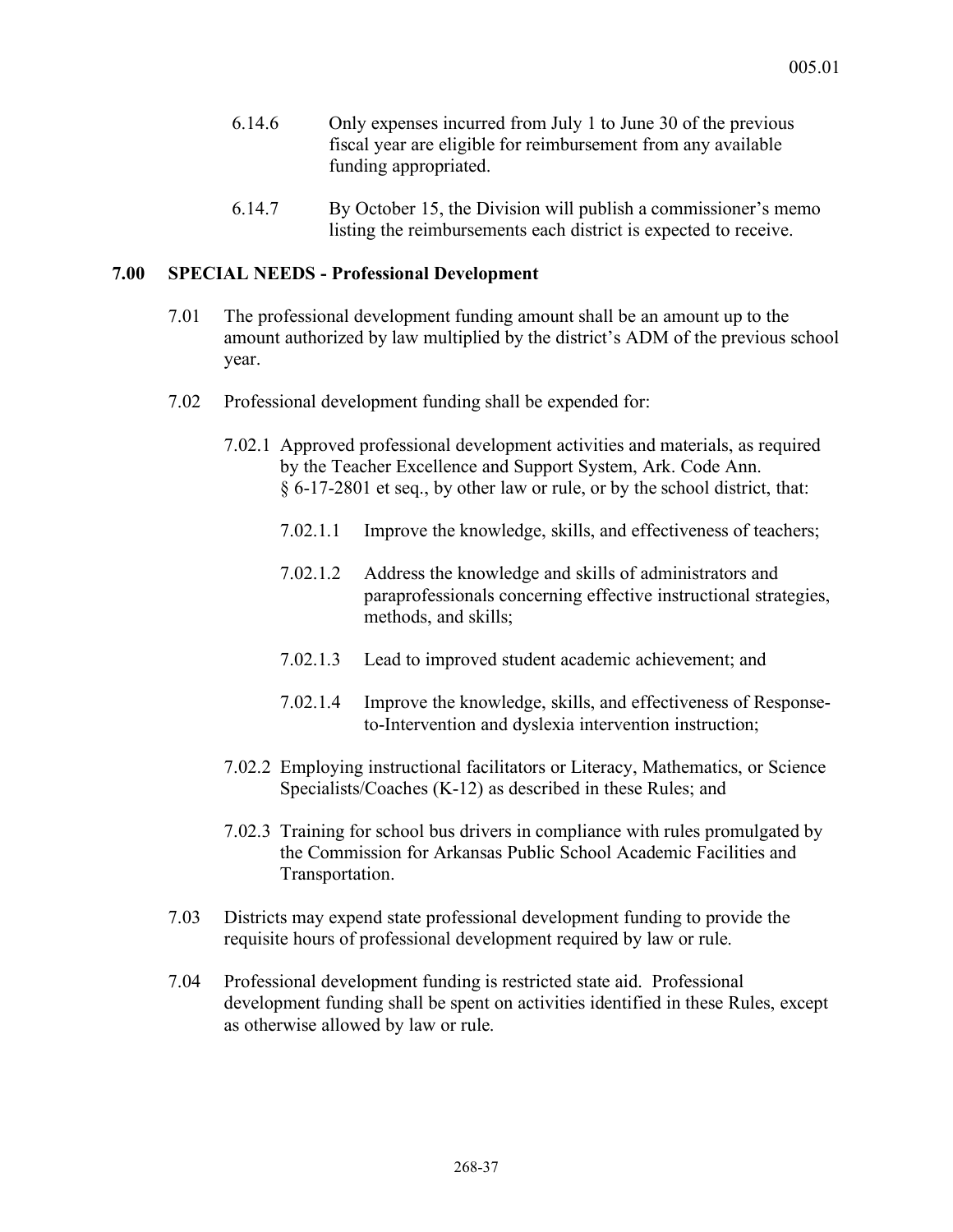- 7.05 Professional development funding may be carried over from one fiscal year to the next, but these funds shall remain restricted to priority areas as defined in these Rules except as otherwise allowed by law or rule.
- 7.06 Professional development activities and funding shall be included in the district's) support plan.
	- 7.06.1 Use of professional development funds shall be included within the school district's support plan. The plan must include how the funds will be spent.
	- 7.06.2 The district shall annually evaluate professional development implementation supported by professional development funds to ensure that:
		- 7.06.2.1 Professional development as implemented by the school or district provides intervention prevention services designed to increase student achievement.
	- 7.06.3 Evaluation data regarding the implementation and effect of professional development and professional growth plans should be utilized in the school improvement process to determine future professional development plans.
	- 7.06.4 The total professional development funds shall be budgeted in the school or school district's financial management software.

## **8.00 FINANCIAL ACCOUNTING FOR SPECIAL NEEDS STATE FUNDING**

- 8.01 After having provided programs designed to meet the needs of students in the respective categorical funding areas, a school district may transfer and expend funds on any of the special needs categories allowed for in these Rules.
- 8.02 Special needs state funding of ALE, ELL, enhanced student achievement, and professional development may be used for any of the expenditures identified in these Rules.
- 8.03 Districts shall report the funds received under each special needs state funding category.
- 8.04 Districts shall report the expenditures of all special needs state funds as required by law, including, but not limited to, fund balances remaining on June 30 of each year.
- 8.05 The funds received, transferred, expended, and carried over shall balance.
- 8.06 If the Division determines that a district would lose any federal funding due to